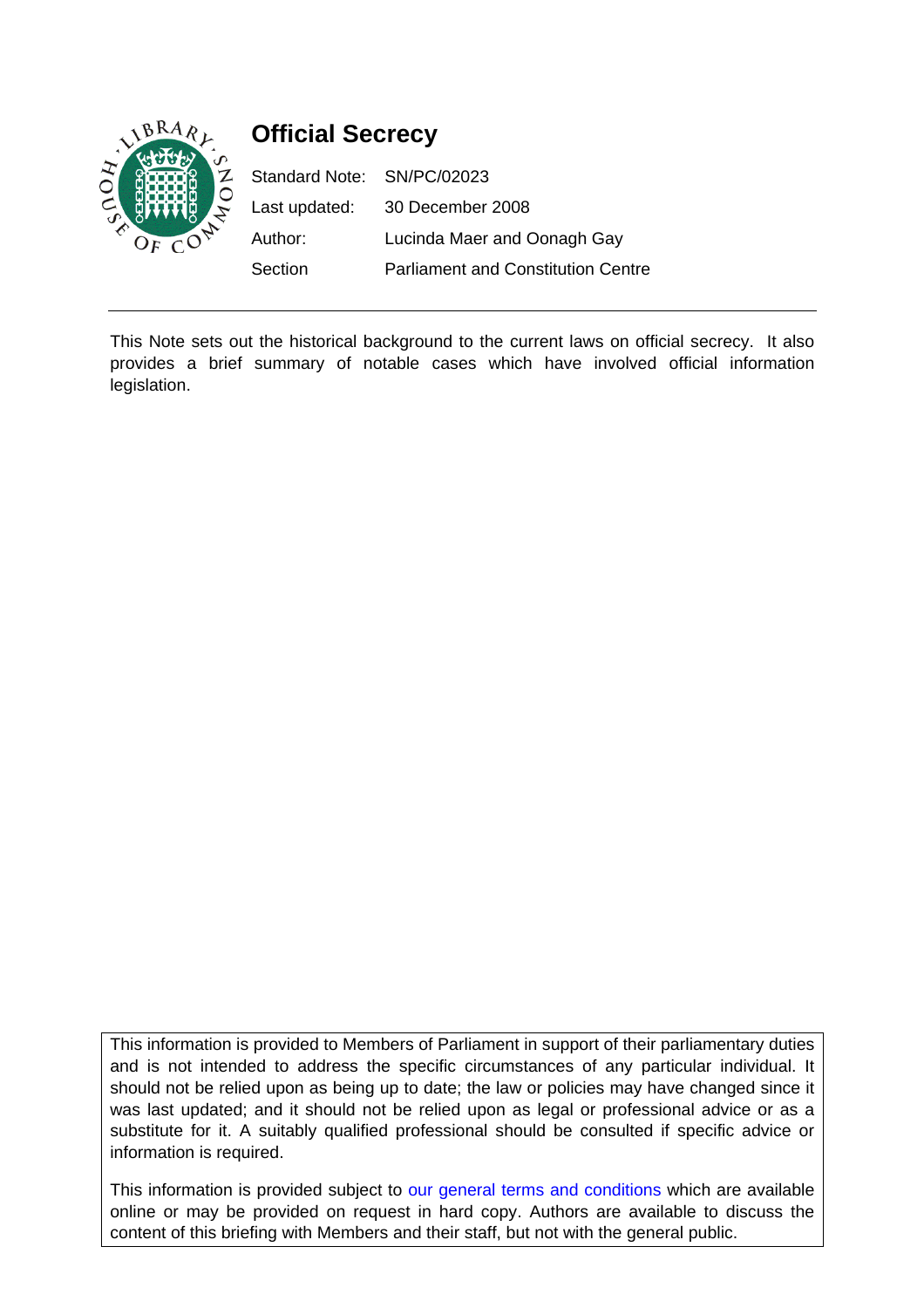# **Contents**

| 1            | A brief history of official secrets legislation in the UK                   |                                                               |                |  |
|--------------|-----------------------------------------------------------------------------|---------------------------------------------------------------|----------------|--|
|              | 1.1                                                                         | The main legislation on official secrecy                      | 3              |  |
|              | 1.2                                                                         | The Official Secrets Act 1889                                 | 3              |  |
|              | 1.3                                                                         | The Official Secrets Act 1911                                 | $\overline{4}$ |  |
|              | 1.4                                                                         | The Official Secrets Acts 1920 and 1939                       | $\overline{4}$ |  |
|              | 1.5                                                                         | The Franks Report 1972                                        | 5              |  |
|              | 1.6                                                                         | The Official Secrets Act 1989                                 | 5              |  |
|              | 1.7                                                                         | Security Service Act 1989                                     | 8              |  |
|              | 1.8                                                                         | 'Whistle-blowing' and the Public Interest Disclosure Act 1998 | 8              |  |
| $\mathbf{2}$ | Notable cases involving official secrets legislation or leaks of government |                                                               |                |  |
|              | information                                                                 |                                                               |                |  |
|              | 2.1                                                                         | <b>Winston Churchill</b>                                      | 11             |  |
|              | 2.2                                                                         | <b>Duncan Sandys</b>                                          | 13             |  |
|              | 2.3                                                                         | <b>William Owen</b>                                           | 13             |  |
|              | 2.4                                                                         | Jonathan Aitken and the Daily Telegraph                       | 14             |  |
|              | 2.5                                                                         | <b>Sarah Tisdall</b>                                          | 14             |  |
|              | 2.6                                                                         | Ian Willmore                                                  | 15             |  |
|              | 2.7                                                                         | <b>Clive Ponting</b>                                          | 15             |  |
|              | 2.8                                                                         | David Shayler                                                 | 15             |  |
|              | 2.9                                                                         | <b>Katherine Gun</b>                                          | 16             |  |
|              |                                                                             | 2.10 David Keogh and Leo O'Connor                             | 18             |  |
|              |                                                                             | 2.11 Derek Pasquill                                           | 18             |  |
|              |                                                                             | 2.12 Thomas Lund-Lack                                         | 19             |  |
|              |                                                                             | 2.13 The loss of Government papers                            | 19             |  |
| 3            | Information on prosecutions under official secrecy legislation<br>19        |                                                               |                |  |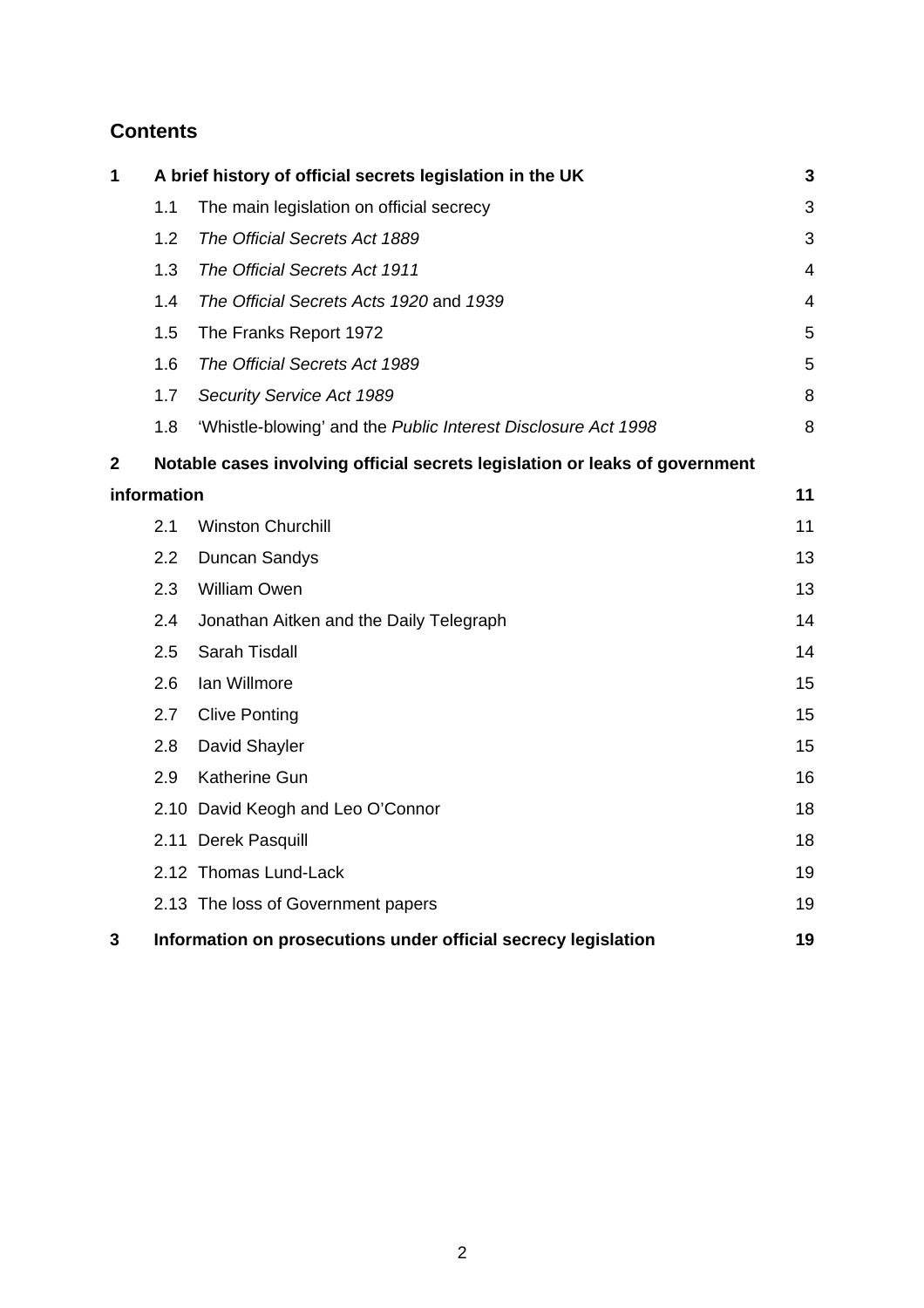# <span id="page-2-0"></span>**1 A brief history of official secrets legislation in the UK**

## **1.1 The main legislation on official secrecy**

In short, the *principle* Acts relating to official secrecy, control of the security services and disclosure of information 'in the public interest' are:

- *Official Secrets Act 1889*
- *Official Secrets Act 1911*
- *Security Service Act 1989*
- *Intelligence Services Act 1994*
- *Public Interest Disclosure Act 1998*

Other pieces of legislation also relevant to this subject are:

- *Official Secrets Act 1920*
- *Official Secrets Act 1939*
- *Human Rights Act 1998*
- *Regulation of Investigatory Powers Act 2000*
- *Freedom of Information Act 2000*

Also of interest may be the common law offence of 'misconduct in public office'.<sup>[1](#page-2-1)</sup>

#### **1.2** *The Official Secrets Act 1889*

The first Official Secrets Act was passed with very little debate or opposition in 1889. Section 1 was concerned with espionage and the notion of unlawful disclosure of information; Section 2 with the concept of breach of official trust. As introduced, the Bill included no public interest defence. However, the Government amended the legislation in response to objections the fact that the Bill would penalise the disclosure of information contrary to the interests not only of the state but also any part of government; criticism of a government department which might in many instances be for the benefit of the state would become a crime.  $2$  The bill was changed to include a public interest defence.

Section 2(1) laid down that:

*Where a person, by means of his holding or having held an office under Her Majesty the Queen,* has lawfully or unlawfully either obtained possession of or control over any document, sketch, plan, or model or acquired any information and at any time corruptly or contrary to his official duty communicates or attempts to communicate that document, sketch, plan or information to any person to whom the same ought not, in the interest of the state, *or otherwise in the public interest*, to be communicated at that time, he shall be guilty of a breach of official trust.

<span id="page-2-1"></span><sup>1</sup> Library Standard Note, SN/PC/4909, *[Misconduct in public office](http://www.parliament.uk/briefing-papers/SN04909)*

<span id="page-2-2"></span><sup>2</sup> Clive Ponting, *The Right to Know: The inside story of the Belgrano Affair,* 1985, p16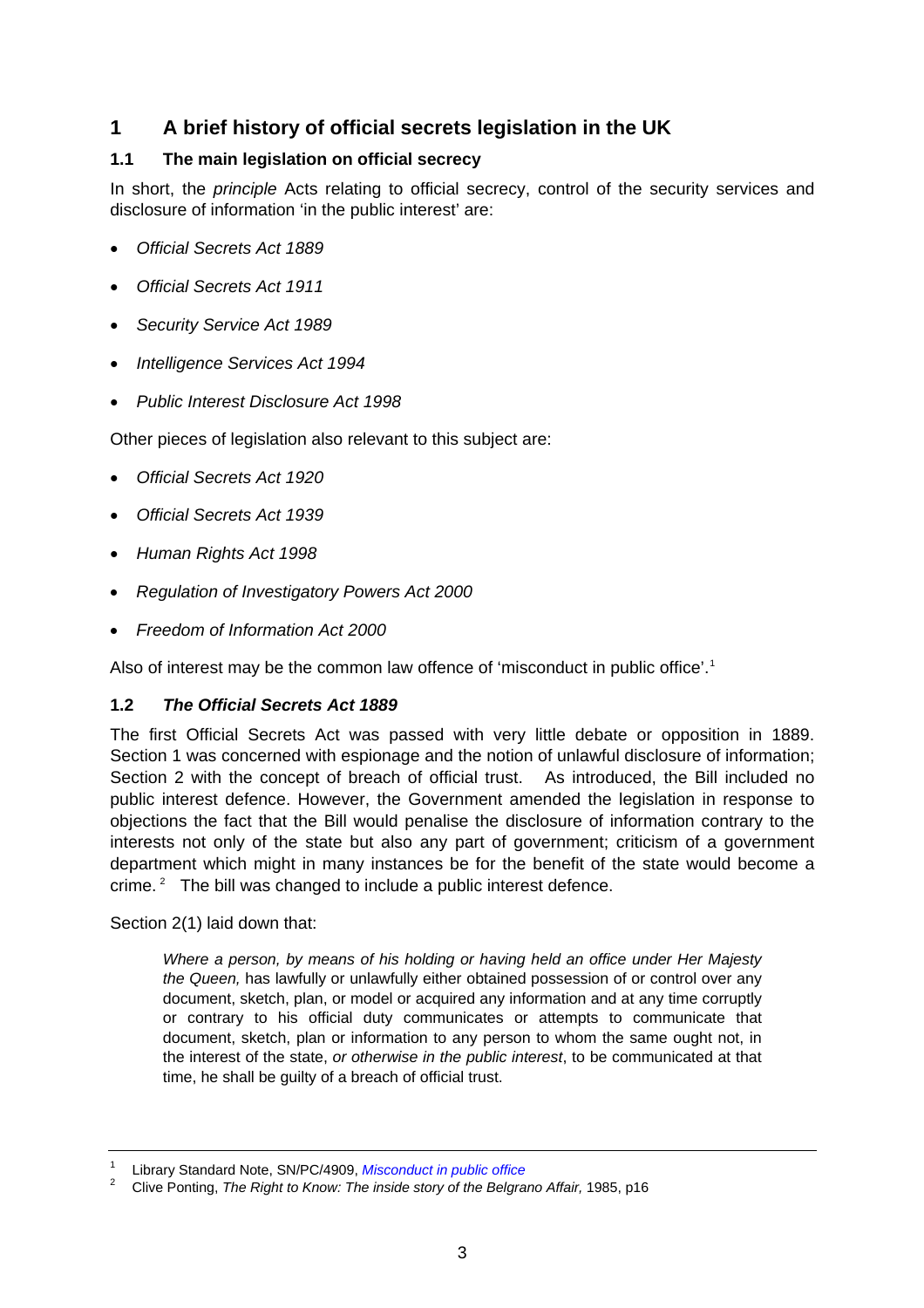<span id="page-3-0"></span>The Act therefore established a criminal sanction for certain breaches of official trust, but it was limited to breaches which could be shown to be contrary to the public interest.

## **1.3** *The Official Secrets Act 1911*

The 1911 Act was passed in response to the growing threat to the United Kingdom of international espionage. The 1911 Act repealed the 1889 Act. Section 1 set out sterner provisions on spying. Section 2(1) on breaches of official trust was extended such that, in the words of the Frank Report:

they clearly intended it to operate as a general check against civil servants of all kinds. Official papers show that from 1889 to the present day the civil service has always seen this as one of the objects of the Official Secrets Acts and has never regarded the Acts as being confined to matters connected with the safety of the State. $3$ 

The relevant wording of the new Section 2 was:

*If any person having in his possession or control any sketch plan…*or information which relates to or is used in a prohibited place or anything in such a place or which has been made or obtained in contravention of this Act, or which has been entrusted in confidence to him by an person holding office under His Majesty or which he has obtained owing to his position as a person who holds or has held office under HM, or as a person who holds or has held a contract made on behalf of his Majesty, or as a person who is or has been employed under a person who holds or has held such an office or contract

(a) communicates the sketch, plan, model, article, note, document or information to any person, other than a person to whom he is authorised to communicate it, or a person to whom it is in the interest of the State his duty to communicate it, or

(b) retains the sketch, plan model, article, note or document in his possession or control when he has no right to retain it or when it is contrary to his duty to retain it:

that person shall be guilty of a misdemeanour.

It has been argued that the 1911 Act did also allow a public interest defence. However, Douglas Hurd, Home Secretary in 1989, declared during the Second Reading of the *Official Secrets Bill 1988-89* that:

Many have sought to argue such an interest but the judgements have never given cause to accept the argument. We are talking about the proposition that there should be a defence, rather than that we should retain an existing defence. We do not believe that a blanket defence of public interest should have a place in the proposals...<sup>[4](#page-3-2)</sup>

#### **1.4** *The Official Secrets Acts 1920* **and** *1939*

The 1920 Act was concerned mostly with espionage. It enacted in permanent form certain Defence of the Realm Regulations which the Government wished to preserve in peacetime. However, section 6 of the 1920 Act gave power to require information in connection with offences under the Official Secrets Acts. This gave rise to a reoccurring controversy culminating in the row over the conviction of a journalist who failed to reveal the source of certain police information published in his newspaper. The 1939 Act substituted the old Section 6 with a new section which limited the special powers of interrogation under the Act

<span id="page-3-1"></span><sup>3</sup> Franks report p123

<span id="page-3-2"></span><sup>4</sup> HC Deb 21 Dec 1989 c465 (Second Reading of the Official Secrets Bill)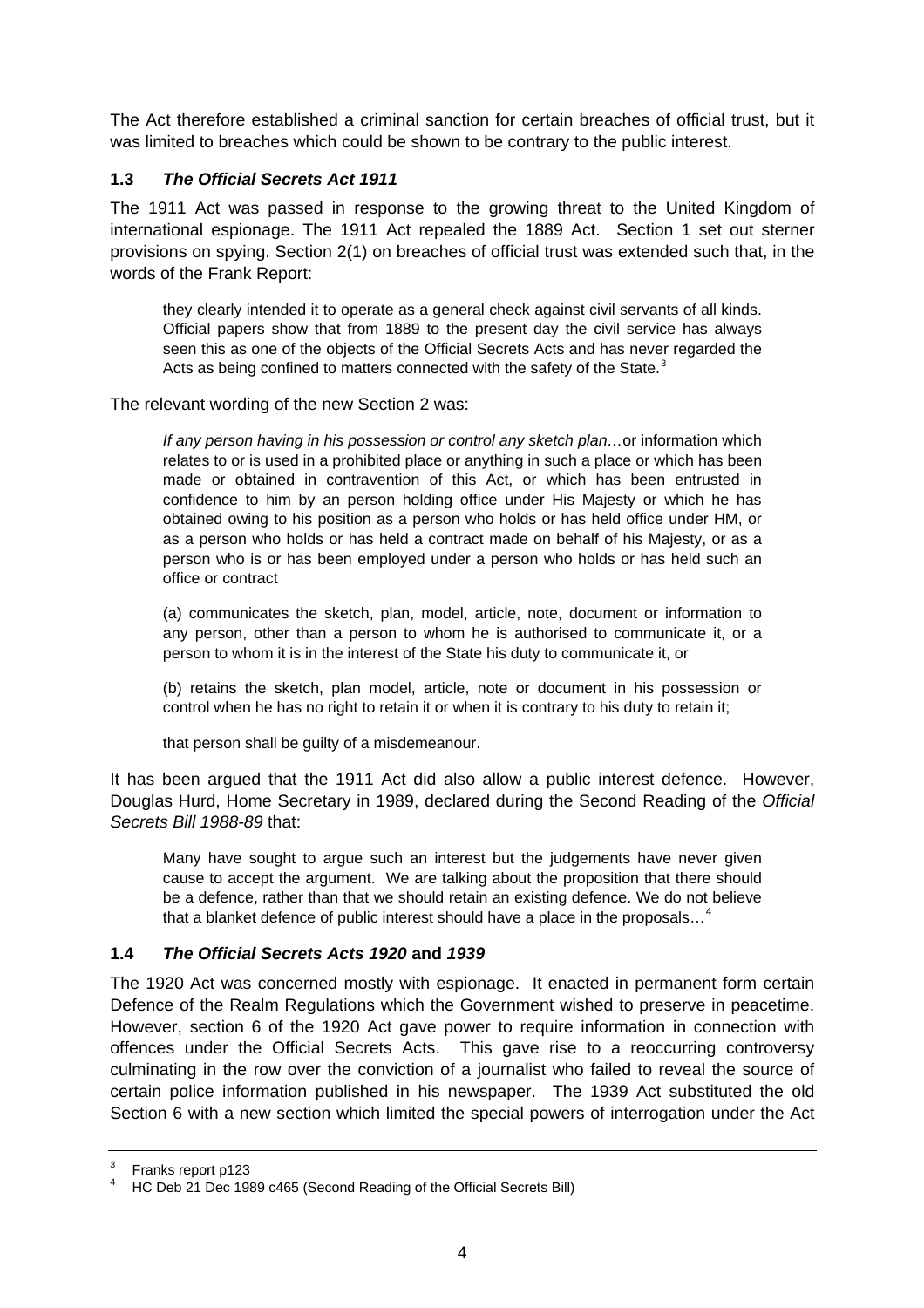<span id="page-4-0"></span>to cases of offences or suspected offences under Section 1 of the 1911 Act, i.e. practical cases of espionage.

#### **1.5 The Franks Report 1972**

In 1971 a committee was appointed "to review the operation of section 2 of the Official Secrets Act 1911 and to make recommendations". Lord Franks was appointed as chairman. The Committee concluded that:

…the present law is unsatisfactory, and that it should be changed so that criminal sanctions are retained only to protect what is of real importance.<sup>[5](#page-4-1)</sup>

In particular, they:

found section 2 a mess. Its scope is enormously wide. Any law which impinges on the freedom of information in a democracy should be much more tightly drawn. A catch-all provision is saved from absurdity in operation only by the sparing exercise of the Attorney General's discretion to prosecute. Yet the very width of this discretion, and the inevitable selective way in which it is exercise; give rise to considerable unease. The drafting and interpretation are obscure. people are not sure what it means, or how it operates in practice, or what kinds of action involve real risk of prosecution under it.

The Report recommended:

- The replacement of section 1 by an Espionage Act (para 103)
- The replacement of section 2 by an Official Information Act (para 100)

Such an Official Information Act would define both general categories of official information, unauthorised disclosure of which might injure "the security of the nation or the safety of the people", and also the particular items of information within these broad categories, unauthorised disclosure of which might cause "serious injury" i.e. a classification system.

Franks also proposed that the mere receipt of information should no longer be an offence but its further communication would, if the prosecution could prove (a) that there had been a contravention of the Act by some other persons and (b) that the accused knew this or had reasonable ground to believe that this was the case. The Act would also create a new offence of communicating or using official information of any kind for public gain.

The report was not well received. The then Conservative Government thought it went too far, while journalists thought it too timid.

#### **1.6** *The Official Secrets Act 1989*

The Labour Government in 1978 had published a White Paper *Reform of Section 2 of the Official Secrets Act* which did not tackle the 'normal sanctions of the rules of conduct against disclosure of official information' and failed to translate into law before the election of 1979. $6$ 

Richard Shepherd introduced his own Private Member's Bill in 1988 which included an explicit public interest defence. Richard Shepherd said that:

<span id="page-4-1"></span><sup>5</sup> Home Office, *Departmental Committee on Section 2 of the Official Secrets Act 1911*, Cmnd. 5104, September 1972, para 275 6

<span id="page-4-2"></span>Merlyn Rees, HC Deb 22 Nov 1976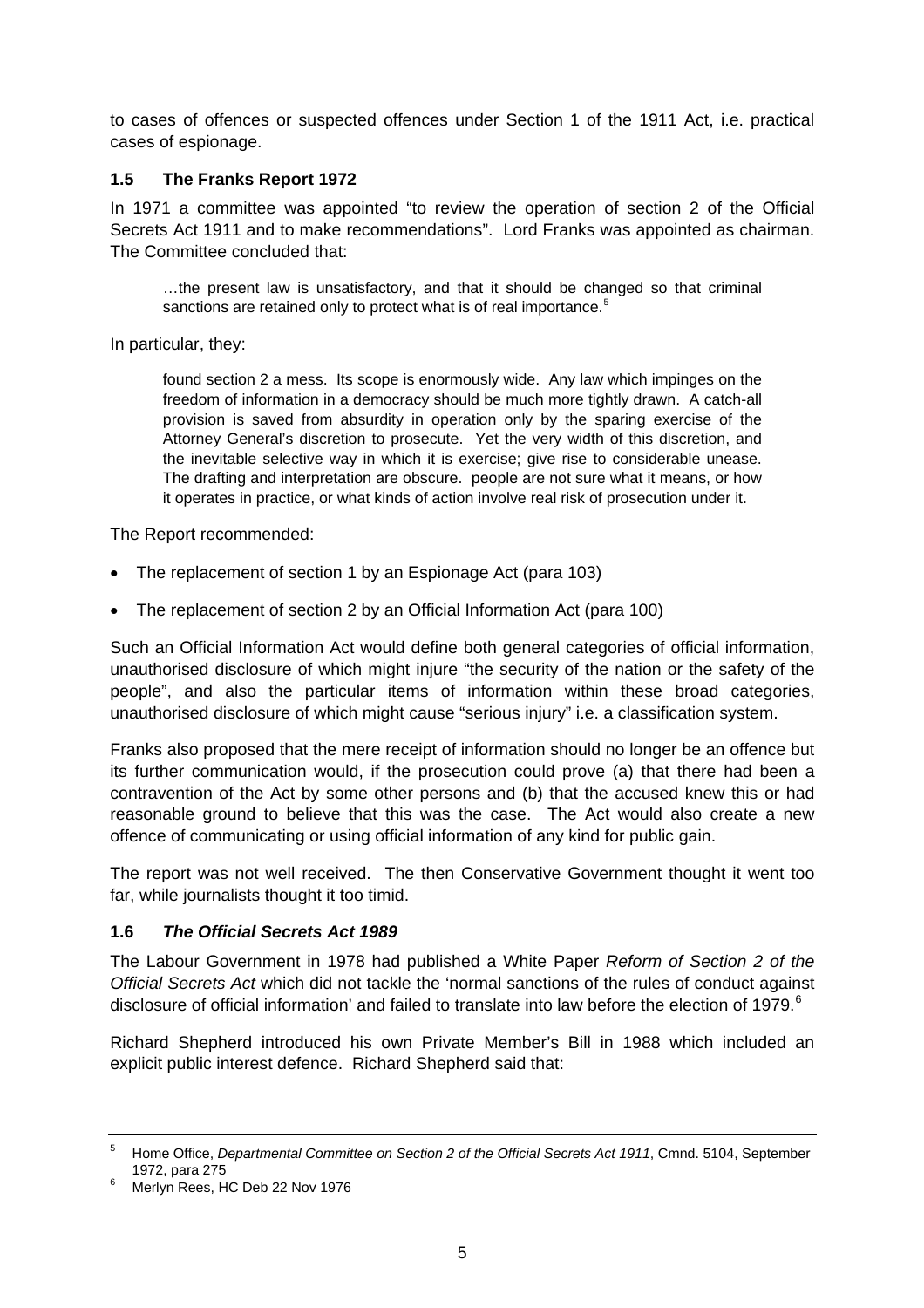We wish to distinguish between that information should lead to criminal prosecution, and general information, which needs lesser disciplinary controls. Without that distinction, we will not have a free society.

The Bill applies only to specified classes of protected information. Disclosures of other information would not be a criminal offence. That is not to say that such information would become freely available. Much of it would continue to require protection, but that protection would not include the threat of prosecution.<sup>[7](#page-5-0)</sup>

The Labour Opposition supported the Bill. The Bill was defeated 271-234. Lord Bethall introduced substantially the same Bill in the Lords in February. It received an unopposed second reading on 20 April but made no further progress.<sup>[8](#page-5-1)</sup>

The Conservative Government introduced the *Official Secrets Bill* in 1988. By this time it had become widely accepted that existing legislation had become discredited and unworkable. A number of high-profile cases had drawn attention to the weaknesses in the law.

The new Act did not, as had been hoped by reformers, contain provision for a public interest defence. The Government argued that a general public interest defence would make it impossible to achieve maximum clarity in the law and its application; and that 'it cannot be acceptable that a person can lawfully disclose information which he knows may, for example, lead to loss of life simply because he conceives that he has a general reason of a public character for doing so'.<sup>[9](#page-5-2)</sup> It also argued that by the time a public interest defence could be mounted on the grounds that the information disclosed gave reasonable cause to believe that there had been some neglect of public duty, significant damage could already have been caused.

The new Act repealed and replaced the catch-all Section 2, and removed the disclosure of much official information from the scope of the criminal law. In its place, there were six categories of official information which were subject to criminal sanctions if disclosed:

- security and intelligence.
- defence,
- international relations,
- information obtained in confidence from other states or international organisations,
- information likely to result in the commission of an offence, or likely to impede detection,
- and special investigations under statutory warrant (e.g. interception of communications).

The concept of harm or damage caused by particular disclosure of information by Crown servants and government contractors was applied to these categories. (For those who are not Crown servants of government contractors the prosecution has also prove that the defendant knew or had good reason to know that specific harm was likely to be caused by the disclosure.)

<sup>7</sup> HC Deb 15 January 1988 vol 125 c564

<span id="page-5-1"></span><span id="page-5-0"></span><sup>8</sup> HL Deb 20 April 1988 vol 495 cc1566-1610

<span id="page-5-2"></span><sup>9</sup> Cm 408 1987-88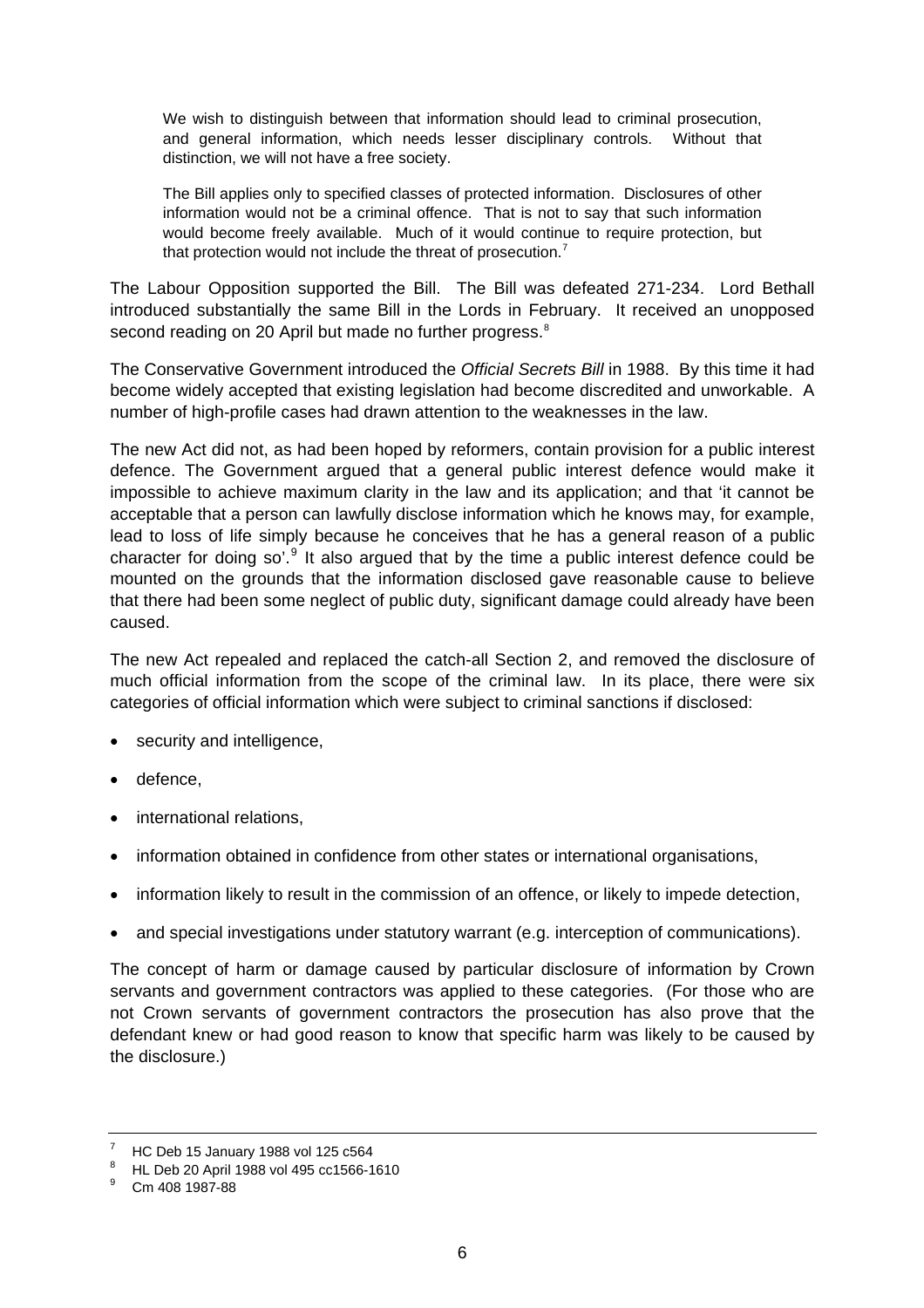The new Act exempted the intelligence and security services from the 'damage' tests, and made the fact of disclosure by members of these services an 'absolute' offence:-

**1.**—(1) A person who is or has been—

(a) a member of the security and intelligence services; or

(b) a person notified that he is subject to the provisions of this subsection,

is guilty of an offence if without lawful authority he discloses any information, document or other article relating to security or intelligence which is or has been in his possession by virtue of his position as a member of any of those services or in the course of his work while the notification is or was in force.

 (2) The reference in subsection (1) above to disclosing information relating to security or intelligence includes a reference to making any statement which purports to be a disclosure of such information or is intended to be taken by those to whom it is addressed as being such a disclosure.

 (3) A person who is or has been a Crown servant or government contractor is guilty of an offence if without lawful authority he makes a damaging disclosure of any information, document or other article relating to security or intelligence which is or has been in his possession by virtue of his position as such but otherwise than as mentioned in subsection (1) above.

(4) For the purposes of subsection (3) above a disclosure is damaging if—

 (a) it causes damage to the work of, or of any part of, the security and intelligence services; or

 (b) it is of information or a document or other article which is such that its unauthorised disclosure would be likely to cause such damage or which falls within a class or description of information, documents or articles the unauthorised disclosure of which would be likely to have that effect.

During the passage of the Bill the Shadow Home Secretary, Roy Hattersley reflected the dissatisfaction with the 'harm' concept.

As the Bill stands, the law requires conviction if a disclosure 'prejudices the capability of, or part of, the armed forces of the Crown to carry out their tasks' and that applies whatever the task, no matter how trivial or temporary. That is how harm is defined. That is a wholly unreasonable criterion against which to measure guilt, to obtain conviction and justify a prison sentence. A much more reasonable test would be for the jury to decide whether disclosure was damaging... to the *national interest*<sup>[10](#page-6-0)</sup>

The Bill passed its second reading in the House of Commons by 298 to 221 votes. It passed its third reading by 320 to 196.<sup>[11](#page-6-1)</sup>

Official Secrecy and Freedom of Information, though kept apart in terms of legislation, have been seen as two sides of the same coin. The *Freedom of Information Act* was passed in 2000. Discussing opposition efforts to introduce a 'Right to Know' Bill in 1993, which would have provided a public interest defence in certain circumstances, Patrick Birkinshaw wrote:

<span id="page-6-0"></span><sup>10</sup> HC Deb 15 Feb 1989 c361

<span id="page-6-1"></span><sup>&</sup>lt;sup>11</sup> Full details about the debates in the Commons on the Bill are available in the House of Commons Research Note No. 437, *The Official Secrets Bill 1988-89: The Commons debates,* 2 March 1989.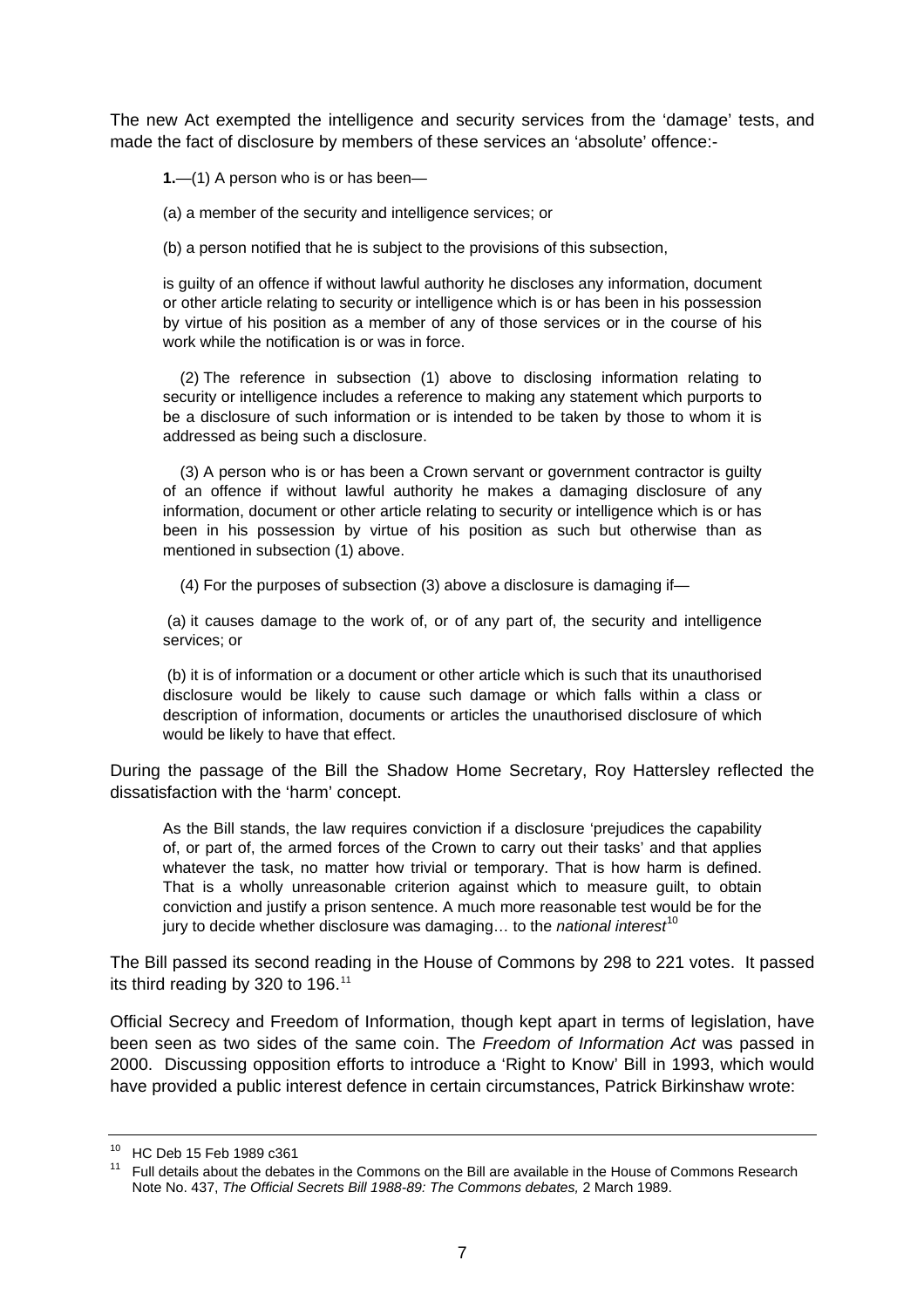<span id="page-7-0"></span>The 1993 Bill provided a replacement of the Official Secrets Act. This was singularly missing from the FOIA of 2000. Many claim that that the 1989 Act is now ready for pensioning off, like section 2 the 1911 Act before it…. The Act will remain because the respectable body of opinion going back to Franks in 1972 has expressed the view that there is a role for the criminal law to punish wrongful disclose outside the area of espionage. That is not disputed. The role of the law should be to punish breaches causing serious damage where there is no public interest in disclosure.<sup>12</sup>

#### **1.7** *Security Service Act 1989*

A further reform in 1989 was the *Security Service Act* which imposed the first elements of legal control over the service. This Act, it has been argued, was precipitated in part by the revelations of Cathy Massiter and Peter Wright, former employees of MI5 about the activities of their employer. A commentator wrote:

The subsequent legal battles, principally in Australia and the UK but also in other countries, made the mystery surrounding the existence and basic activities of the Service look rather ridiculous. This is not the place to undertake a detailed analysis of the affair but it is important to recognise that measures protecting intelligence information in the new Official Secrets Act and the placing of the Security Service on a statutory basis are two sides of a coin.<sup>[13](#page-7-2)</sup>

The Service was placed under the authority of the Secretary of State (in practice the Home Secretary) and a Commissioner and Tribunal were introduced to investigate complaints about service activities; the functions of the Service and the responsibilities of the Director General were set out in the Act. But it did not include a parliamentary committee to examine the expenditure, policy or administration of the Service. That Committee, the joint Parliamentary Committee on Security and Intelligence, appointed by the Prime Minister with the agreement of the Leader of the Opposition, was established under the 1994 Act, <sup>[14](#page-7-3)</sup> but had fewer powers than a conventional select committee as had been recommended by the Home Affairs Select Committee in 1992.<sup>[15](#page-7-4)</sup> Further detail on the Security and Intelligence Committee is contained in Library Standard Note, *Intelligence and Security Agencies.[16](#page-7-5)*

#### **1.8 'Whistle-blowing' and the** *Public Interest Disclosure Act 1998*

The *Public Interest Disclosure Act 1998* came into force in July 1999, following attempts during the 1990s to protect 'whistleblowers' who raised wrongdoing at work and were victimised or punished. The current Act enables workers who raise certain issues of concern in particular circumstances – called 'protected disclosures', such as damage to the environment or a criminal offence - to complain to an employment tribunal if they are dismissed or suffer any other form of detriment for doing so. The legislation covers workers in the private and public sectors but Section 11 excludes the disclosures which would be an offence under the *Official Secrets Act*. [17](#page-7-6)

The issue of public interest defence, for example in relation to health and safety matters, had been aired during the debate on the *Official Secrets Bill* of 1989.<sup>[18](#page-7-7)</sup> Two Members in 1995-96 attempted to introduce protection for whistle-blowers. Don Touhig introduced a Private

<span id="page-7-2"></span><span id="page-7-1"></span><sup>&</sup>lt;sup>12</sup> Patrick Birkinshaw, *Freedom of Information: The Law, the Practice and the Ideal* ( $3^{rd}$  edition 2001)<br><sup>13</sup> K G Robertson, *Secrecy and Open Government* (1999)<br><sup>14</sup> Birkinshaw, above, p 42. Ch 1 contains a full crit

<span id="page-7-4"></span><span id="page-7-3"></span><sup>&</sup>lt;sup>15</sup> Home Affairs Select Committee *Accountability of the Security Service*, HC265 1992-93<br><sup>16</sup> Library Standard Note, SN/HA/1132, *Intelligence and Security Agencies* 

<span id="page-7-6"></span><span id="page-7-5"></span><sup>&</sup>lt;sup>17</sup> Birkinshaw, above.

<span id="page-7-7"></span><sup>&</sup>lt;sup>18</sup> for example Sir Bernard Braine during the Committee stage of the Bill HC Deb 2 Feb 1989 c450-54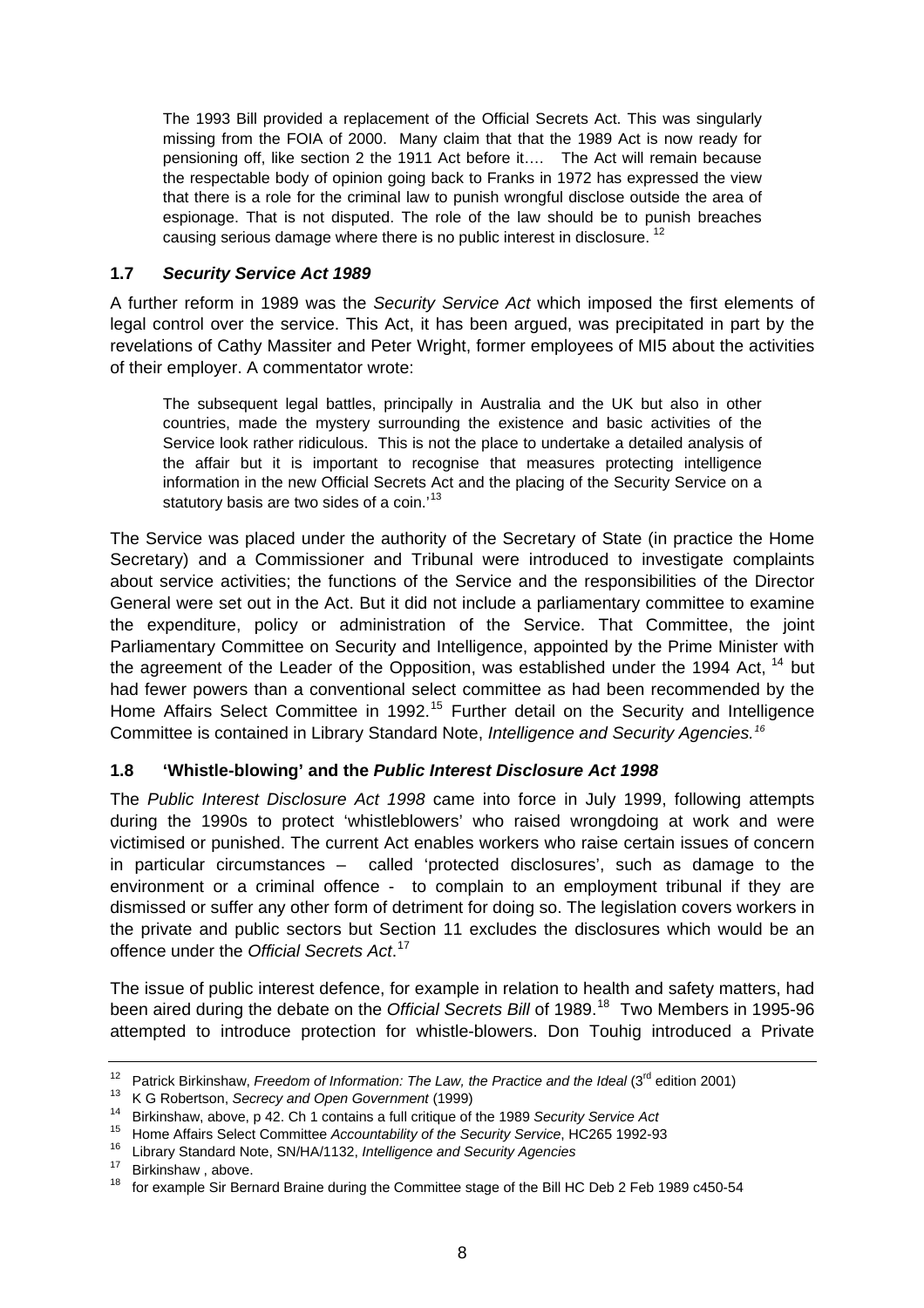Member's Bill in 1995 to "protect individuals who make certain disclosures of information in the public interest; to allow such individuals to bring action in respect of victimisation; to protect the identity of sources of information." Tony Wright (the Member for Cannock Chase) likewise introduced a ten-minute rule bill, the *Whistleblower Protection Bill,* in 1995.

Disclosure of official information and the argument for a public interest defence have been closely associated with 'whistle-blowing', and Clive Ponting, Sarah Tisdall, Cathy Massiter and Katherine Gun, for example, have been defended as whistle-blowers alerting the public to official malpractice. (Details of their cases are set out below.) As discussed above, Section 1 of the *Official Secrets Act* provides no defence where a disclosure is made in the public interest or caused no damage to national security.

The 1998 Act, as far as the Civil Service is concerned, needs to be considered alongside the duty of confidentiality of civil servants, laid down in the non statutory *Civil Service Code*. The latest version of the Code was issued on 6 June 2006. It states:

15. Your department or agency has a duty to make you aware of this Code and its values. If you believe that you are being required to act in a way which conflicts with this Code, your department or agency must consider your concern, and make sure that you are not penalised for raising it.

16. If you have a concern, you should start by talking to your line manager or someone else in your line management chain. If for any reason you would find this difficult, you should raise the matter with your department's nominated officers who have been appointed to advise staff on the Code.

17. If you become aware of actions by others which you believe conflict with this Code you should report this to your line manager or someone else in your line management chain; alternatively you may wish to seek advice from your nominated officer. You should report evidence of criminal or unlawful activity to the police or other appropriate authorities.

18. If you have raised a matter covered in paragraphs 15 to 17, in accordance with the relevant procedures [1], and do not receive what you consider to be a reasonable response, you may report the matter to the Civil Service Commissioners. The Commissioners will also consider taking a complaint direct. Their address is:

3rd Floor, 35 Great Smith Street, London SW1P 3BQ. Tel: 020 7276 2613 email: ocsc@civilservicecommissioners.gov.uk

If the matter cannot be resolved using the procedures set out above, and you feel you cannot carry out the instructions you have been given, you will have to resign from the Civil Service.

 $1$  The whistleblowing legislation (the Public Interest Disclosure Act 1998) may also apply in some circumstances. The Directory of Civil Service Guidance gives more information: [www.cabinetoffice.gov.uk/propriety\\_and\\_ethics](http://www.cabinetoffice.gov.uk/propriety_and_ethics) .

The organisation Public Concern At Work, the whistleblowing charity, has commented that:

The Directory of Civil Service Guidance dates from 2000. The existing text (vol 2 pp 54- 56) summarises the 1998 Act effectively. It then goes on to state that:

6 The Civil Service Code advises that you should report any actions that are inconsistent with its provisions (paragraph 11). First you should raise the issue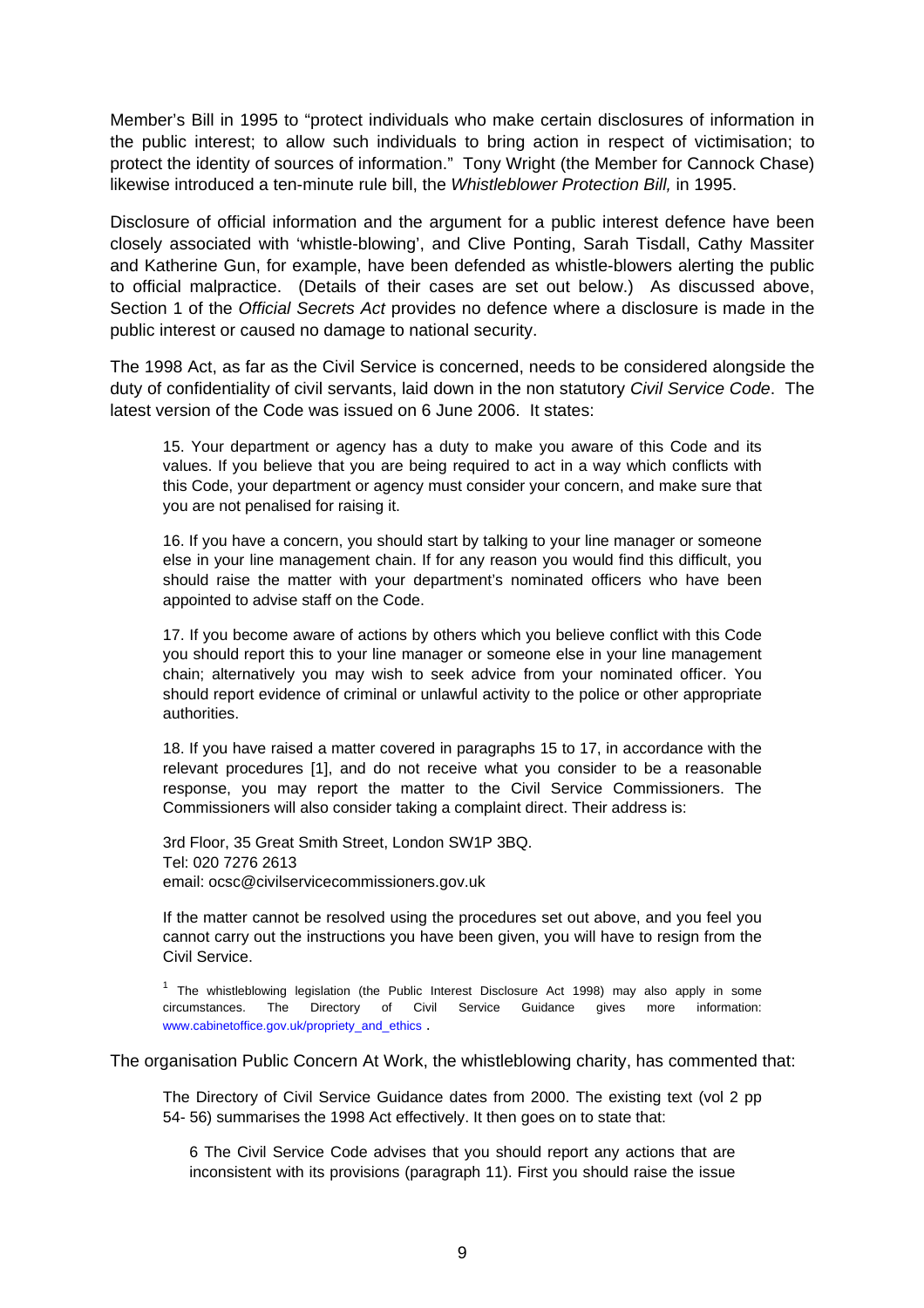with your line manager. If for any reason you would find that difficult you should report the matter to the nominated appeals officer within your department.

7 If you are unhappy with the response you receive, you may report the matters to the Civil Service Commissioners (paragraph 12 of the Civil Service Code). Exceptionally the Civil Service Commissioners will consider accepting a complaint direct.

These paragraphs are more introspective than PIDA and difficult to reconcile with the Civil Service Code which states (now in para 17) that evidence of criminal or unlawful activity should be reported to 'the police or other appropriate authorities'.

PIDA protects disclosures to statutory regulators such as the National Audit Office because the existence of such protection makes it more likely that concerns will be properly raised and addressed internally. However this beneficial effect can only be achieved if staff and managers are aware of the external route. Contrary to the spirit and letter of PIDA, paragraph 8 of the Guidance then states

8 These procedures should also be used if you wish to make any other disclosure covered by the 1998 Act.

The final section of the Guidance emphasises this different approach and is difficult to reconcile with the legislation:

#### **Will I be protected if I blow the whistle before going through the internal procedures?**

9 Only you can make this judgement, and in doing so you will need to consider the preceding paragraphs carefully. It is preferable and this is at the heart of the Public Interest Disclosure Act to raise the matter internally if appropriate and practical. It is after all in the interests of the organisation and its workforce that issues and concerns are aired in this way. If you are in any doubt you should speak to your departmental nominated officer. Your conversation will be treated in absolute confidence

First, this implies that internal disclosure is not whistleblowing. Secondly, it gives an overly complicated and negative impression of the protection available where an official goes, say, to the National Audit Office, the Information Commissioner or another prescribed regulator. Thirdly, as expressed it appears to put the departmental nominated officer in an impossible position if he is told of some serious malpractice as he is expected to keep it confidential rather than see that it is dealt with in the Department's interests.<sup>[19](#page-9-0)</sup>

A press notice released by the FDA, the civil service union, at the time of the Damien Green affair in December 2008 quoted the General Secretary Jonathan Baume as stating:

"It is an absolute rule that civil servants should not and must not leak government information. To do so undermines the core purpose of the civil service, and undermines the critical bond of trust between elected ministers and their civil servants. It is a serious disciplinary offence. If a civil servant believes that there are questions of maladministration, or has a crisis of conscience, then the Civil Service Code provides routes for addressing that".

<span id="page-9-0"></span><sup>19</sup> Public Concern at Work, *Whistleblowing and Whitehall,*  [http://www.pcaw.co.uk/policy/policy\\_pdfs/whistleblowing\\_whitehall.pdf](http://www.pcaw.co.uk/policy/policy_pdfs/whistleblowing_whitehall.pdf)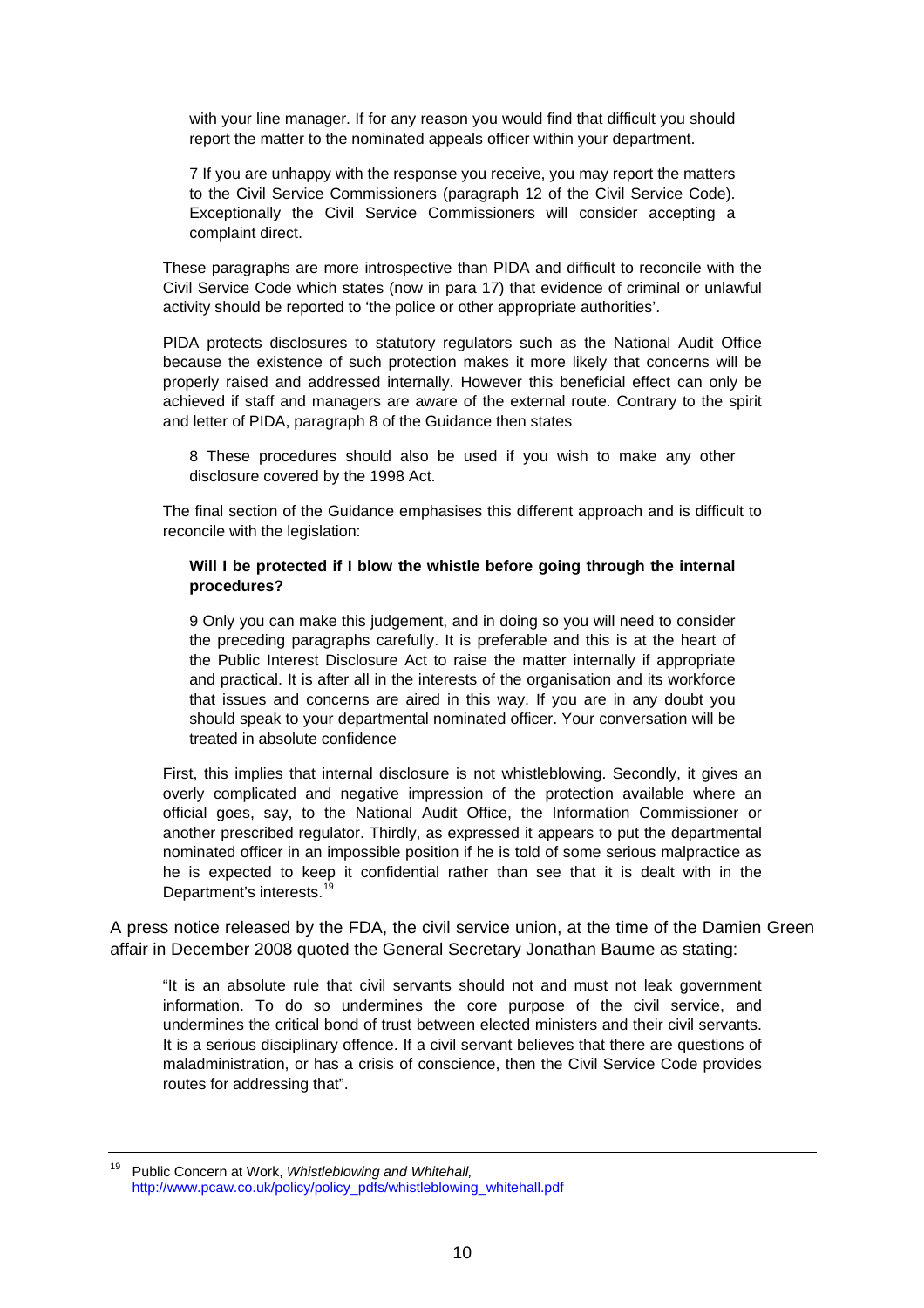<span id="page-10-0"></span>"Nor should MPs of any party encourage or condone leaking by civil servants. Whatever any apparent short-term political gain, no MP benefits by corroding the political impartiality of the civil service, and that relationship of trust between ministers and civil servants, which are both necessary to good governance in the UK".<sup>[20](#page-10-1)</sup>

Giving evidence to the Public Administration Select Committee in December 2008, Sir Gus O'Donnell, Head of the Home Civil Service and Cabinet Secretary, stated:

Civil servants must act in a way that deserves and retains the confidence of ministers while ensuring they are able to establish the same relationship with those they may be required to serve in some future government. For us that is a crucial principle. Leaks undermine that confidence of ministers in the Civil Service, as my predecessors Lord Butler and Turnbull have said; they are corrosive and reduce the quality of debate inside government. If a civil servant feels that as a matter of conscience of public interest there is something about which he or she is concerned there are routes through the management chain and the matter can be reported directly to the independent civil service commissioners. That is part of the new code about which I feel very strongly. $21$ 

Also of interest is the Common Law Offence of "misconduct in public office", more information on this offence is available in the separate Library Standard Note, *Misconduct in Public Office.*[22](#page-10-3)

# **2 Notable cases involving official secrets legislation or leaks of government information**

#### **2.1 Winston Churchill**

During the 1930s Winston Churchill received a certain amount of information on matters of defence such as German air power. One supposed informant was Desmond Morton, a civil servant who worked in an intelligence position. In *In Search of Churchill* Churchill's biographer Martin Gilbert offers the following information about Desmond Morton:

From the moment that Hitler came to power, Morton brought Churchill details of German industrial production, and, as it grew by leaps and bounds, of German aircraft production. These figures were always denied by Baldwin and his ministers. But Churchill knew that they came from the same Intelligence source that was providing the ministers themselves. When Morton gave me lunch at his London club in 1966, while I was still working for Randolph, he was far too discreet to enter into these details. But much later, when I was working through the Churchill papers, I found a clue. Among the notes that Churchill dictated after the war, when writing his war memoirs, was one in which he wrote about an episode directly linked to the knowledge that Morton was giving him about the German Air Force:

I happened to see Mr Baldwin in his own room at the House on some other matter and we had a friendly chat. I thought I would give him a hint in private and I told him 'speaking as an old colleague' that he was not getting the true information. He had better be careful. He had better look into the matter himself, personally. He had better look below the top officials at the Air Ministry who informed him. He had better see some subordinates for himself and cross-question them.

<span id="page-10-2"></span><span id="page-10-1"></span><sup>&</sup>lt;sup>20</sup> http://www.fda.org.uk/Media/Civil-servants-must-not-leak-says-FDA-general-secretary.aspx<br><sup>21</sup> Uncorrected Evidence, *Minutes of evidence taken before the Public Administration Committee: Leaks and<br><i>Whistleblowing in W* 

<span id="page-10-3"></span><sup>&</sup>lt;sup>22</sup> See House of Commons Library Standard Note, *Misconduct in Public Office*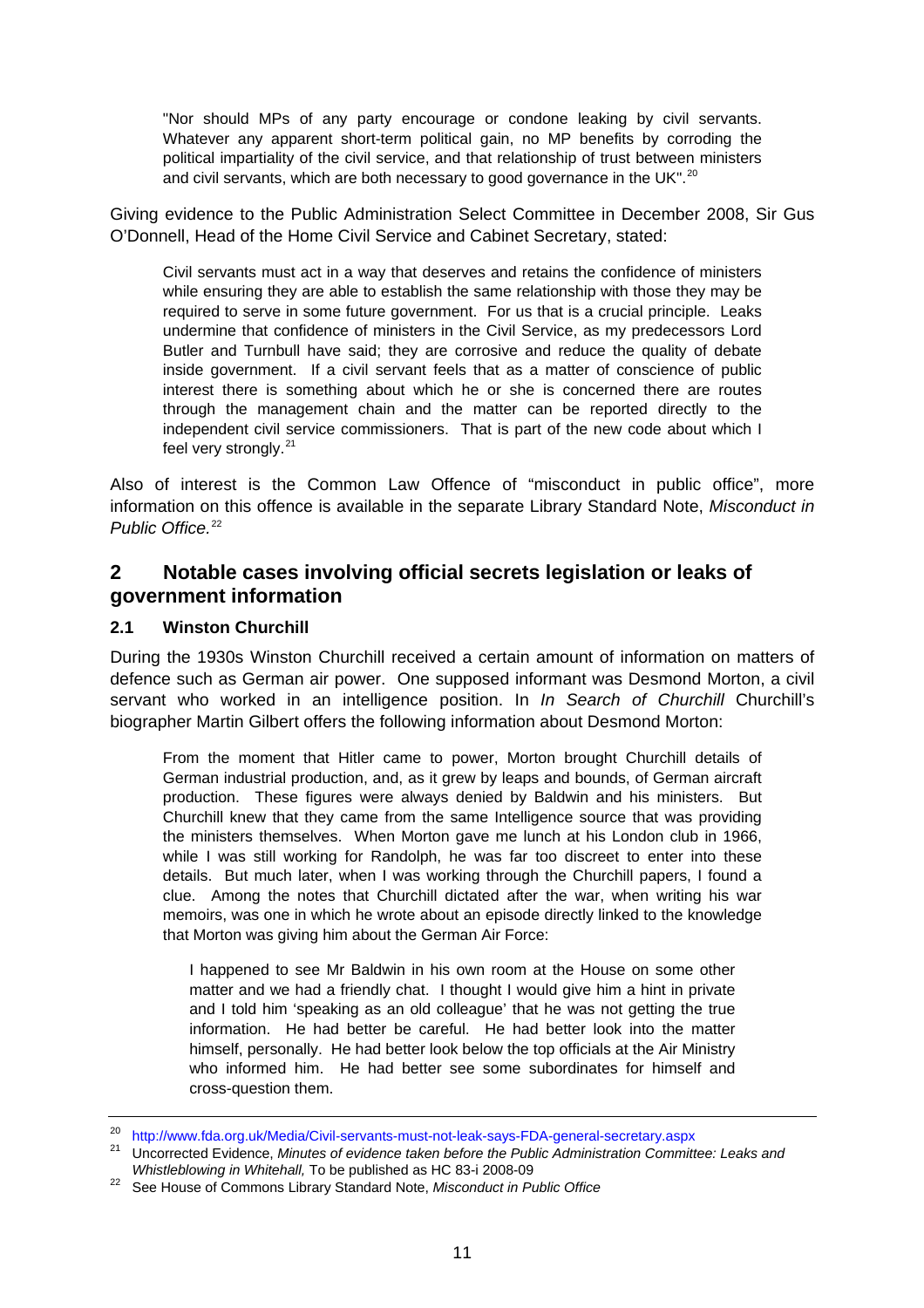'You are being misled,' I said. 'The truth does not reach to ministerial levels'. I could hardly say more, without endangering my sources of information, which were in fact his own Secret Service.

Mr Baldwin seemed suddenly impressed. I knew him very well. For five years we had worked closely together. He gave me a piercing look and I thought I had struck to the core. We parted on our usual friendly terms; but nothing seemed to come of it. $23$ 

Desmond Morton is the subject of a book sponsored as part of the Cabinet Office's Official Histories programme published in 2007. The book written by Gill Bennett, *Churchill's Man of Mystery,* describes the description of Morton as Churchill's 'mole' as an "attractive but largely mythical" idea.<sup>[24](#page-11-1)</sup> Bennett questions whether any information passed between Morton and Churchill was in fact secret and if it was, whether any permission was given by the serving Prime Minister for the information to be shared with Churchill. She concludes that there is no evidence that information was passed from Morton to Churchill which would not have been available elsewhere, and that there was also no written evidence that permission for any leak was given. She writes:

Morton supplied Churchill with information, corroboration and advice, telling him not just what he asked for but also what, in Morton's view, he needed to know. This raises the key question that has underpinned a central 'Morton myth': did he pass to Churchill information that the latter had no right to see? He had the opportunity to do so: the two men corresponded frequently, and contemporary observers have attested to their regular meetings at Chartwell, when Morton would stroll over after dinner for discussions late into the night, sometimes bringing with him useful documents – assumed by many to be secret Intelligence reports. According to one of Churchill's literary assistances, Morton pledged him secrecy, professing 'high patriotic motives', while an innocent Churchill – who 'really had no quile' – was merely hungry for the information denied him by the authorities. Stories like this have created an enduring impression that Morton deliberately supplied secret information to Churchill. In fairness, it must be said that this impression was fostered by the parties themselves, and in particular by Morton, who had his own reasons for perpetuating it. There is, however, no hard documentary evidence to suggest that Morton supplied anything to Churchill that he would not have been entitled, and indeed in many cases welcome, to see. The evidence points, in fact, in the other direction.

There is, of course, no way of proving that Morton ever showed Churchill a document whose circulation would have precluded his seeing it; but everything about his character and training argues against it. Morton was certainly a man to bend the rules where necessary: but the protection of secrecy had informed his entire professional career…[25](#page-11-2)

#### Bennett concludes:

No two accounts coincide exactly, some asserting with authority that Morton passed secret material to Churchill, others that Churchill's position as a Privy Councillor gave him sufficient access. On the basis of the available evidence, Morton's image as 'mole' does not stand up to scrutiny, though it was entirely in keeping with his character to enjoy the image while rejecting the reality. Since no papers have been found, in Morton's bank or anywhere else, to shed further light, there is no way of settling the

<span id="page-11-1"></span><span id="page-11-0"></span><sup>&</sup>lt;sup>23</sup> Martin Gilbert, *In Search of Churchill,* pp118-119<br><sup>24</sup> Gill Bennett, *Churchill's Man of Mystery: Desmond Morton and the World of Intelligence,* p150<br><sup>25</sup> *Ibid*, p172

<span id="page-11-2"></span>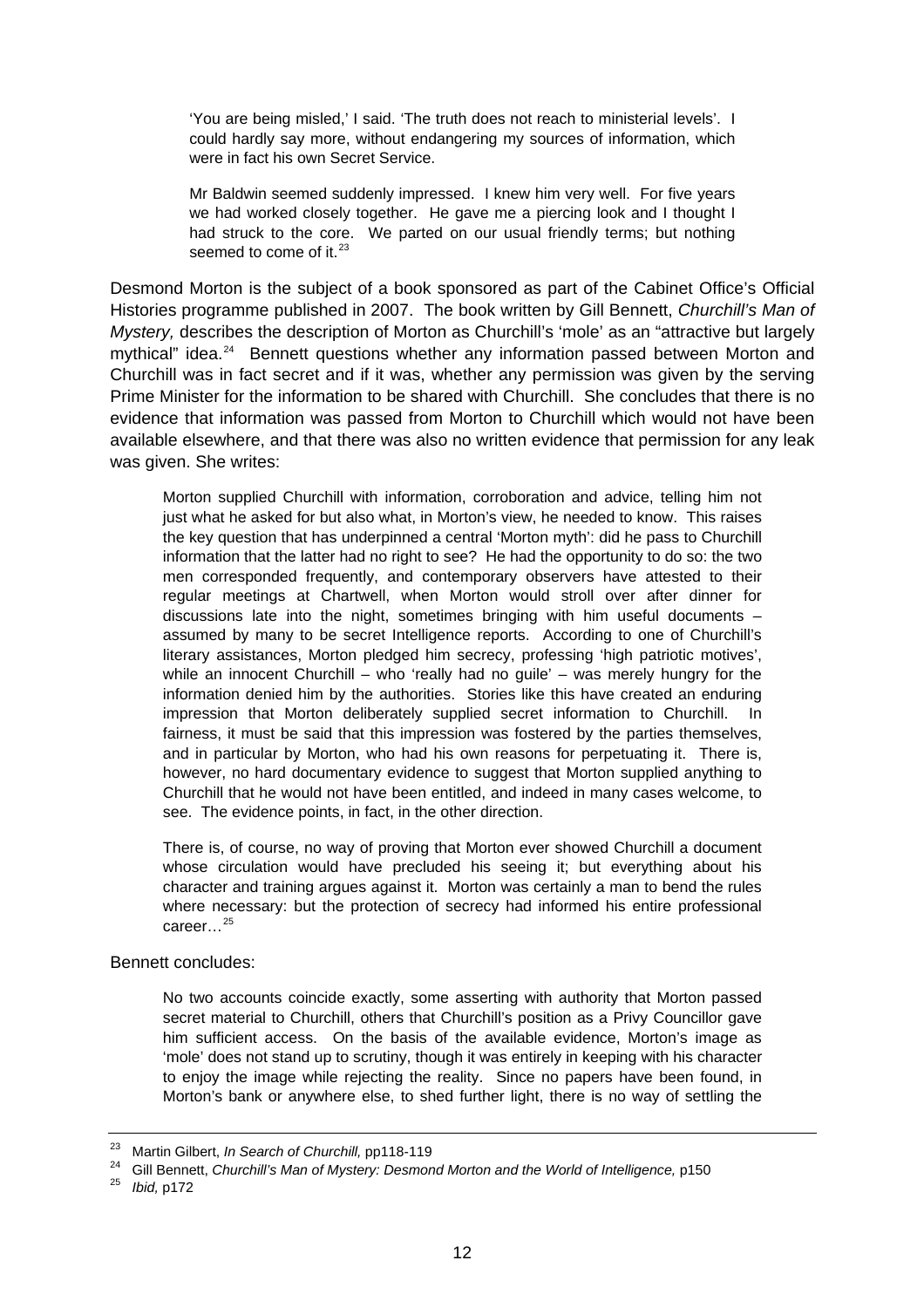<span id="page-12-0"></span>question definitively at this distance. Perhaps the best answer is to emulate Churchill, who replied in response to a direct question on the point from Colville: 'Have another drop of brandy'.

Bennett also writes about others who are supposed to have passed official information to Churchill during this time. She writes that:

 $...$ the documentary – as opposed to anecdotal – evidence suggests that much of the material he passed on was hardly 'secret', even if Churchill would not have seen it in the normal course of events… And after all, Wigram's superior, Vansittart, was aware of Wigram's communication with Churchill; if he suffered any pangs of conscience, these were occasioned more by the infringement of professional etiquette than by the level of sensitivity of the information imparted.<sup>[26](#page-12-1)</sup>

#### **2.2 Duncan Sandys**

On 27 June 1938 Duncan Sandys raised on the floor of the House the fact that he had been asked by the Attorney General about the sources of information Mr Sandys had used to draft a parliamentary question. The Attorney General had, Mr Sandys, said, threatened him with prosecution under the *Official Secrets Acts.* This was denied by the Attorney General. The details of Mr Sandys allegations and the general question of the applicability of the *Official Secrets Acts* to Members was referred to a special select committee, the Select Committee on the Official Secrets Act. This issued a first report in September 1938 $27$  and a further report in April 1939.<sup>[28](#page-12-3)</sup> The first considered the statement to the House by Sandys and his summons to appear before the military court. The second looked at the applicability of the Official Secrets Acts to Members in discharge of their Parliamentary duties.<sup>[29](#page-12-4)</sup>

The reports concluded that the soliciting or receipt of information was not a proceeding in Parliament, but that it would be inadvisable to attempt to define "the extent of immunity from prosecution under the Official Secrets Act to which members of parliament are or ought to be entitled."[30](#page-12-5)

#### **2.3 William Owen**

In January 1970 William Owen, the then Member for Morpeth, was arrested and charged with communicating evidence useful to the enemy, under section 1 of the *Official Secrets Act 1911.* He resigned as an MP after being charged.On 6 May he was found not guilty of all eight charges. The charges were reported in *The Times* as:

…communicating information calculated to be, or which might be, or was intended to be, useful to an enemy between August 1961, and June, 1962; a similar offence between January and December 1963, and on three charges of doing an act preparatory to communicating information by receiving money from a member of the Czechoslovakian Embassy for periods between January and December, 1967, January and December 1968, and January and December 1969.<sup>[31](#page-12-6)</sup>

*The Times* further reported that:

<span id="page-12-1"></span><sup>&</sup>lt;sup>26</sup> *Ibid,* p175<br><sup>27</sup> HC 173 1937-38

<span id="page-12-3"></span><span id="page-12-2"></span><sup>28</sup> HC 101 1938-39

<span id="page-12-4"></span><sup>29</sup> See also SN/PC/4905, *[Parliamentary Privilege and Individual Members](http://www.parliament.uk/briefing-papers/SN04905)*

 $30$  Ibid paras 16 and 22

<span id="page-12-6"></span><span id="page-12-5"></span><sup>31 &#</sup>x27;Owen is cleared on all eight charges', *The Times,* 7 May 1970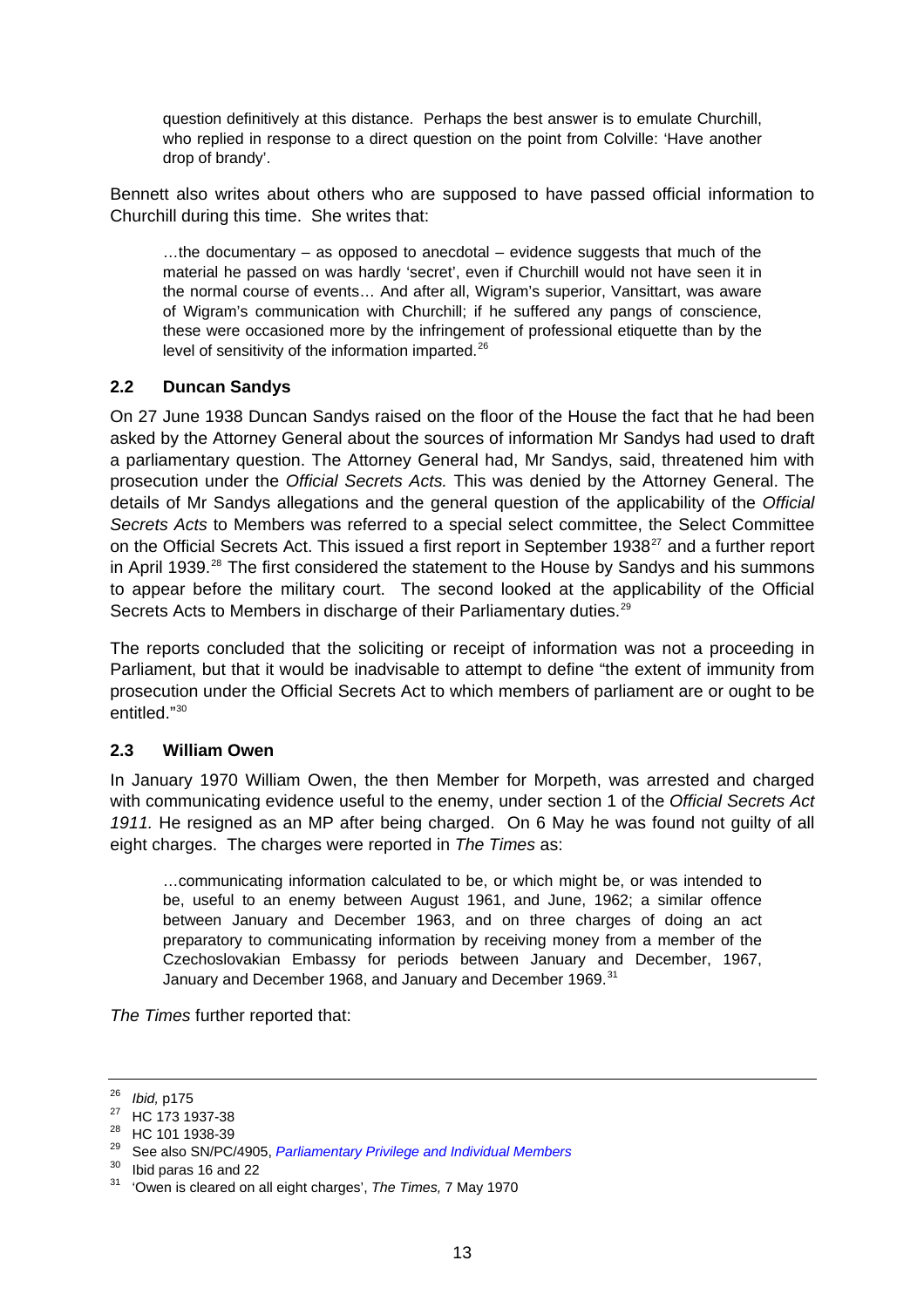<span id="page-13-0"></span>Throughout the trial Mr Owen insisted that he never passed classified information to two Czechoslovak intelligence officers working in London. He admitted that during a period of nine years he received from them about £2,300 but claimed that often he would invent information to pass on to them when the "pumped" him during lunchtime appointments. $32$ 

#### **2.4 Jonathan Aitken and the Daily Telegraph**

In 1971 Jonathan Aitken, who was then a prospective parliamentary candidate, was accused of offences under the Official Secrets Act for passing on classified information to the *Sunday Telegraph* about the Biafran war in Nigeria. He was acquitted of all charges having pleaded that it was his "duty in the interests of the state" to have done so. In 1970, the Attorney-General refused to prosecute Sir Hugh Fraser MP who had demanded his own prosecution alongside that of Aitken.<sup>[33](#page-13-2)</sup>

#### **2.5 Sarah Tisdall**

Sarah Tisdall was a junior civil servant employed in the private office of the Foreign Secretary and engaged principally in clerical duties. In October 1983 she anonymously delivered two documents written by the then Defence Secretary, Michael Hesteltine, to *The Guardian* newspaper. The documents contained information on the expected arrival date for cruise missiles at Greenham Common, along with information about the manner in which the Defence Secretary proposed to handle the announcement in Parliament and the press.

After being interviewed by the police, Sarah Tisdall admitted leaking the documents. On 9 January 1984 she was charged under Section 2 of the Official Secrets Act. In a hearing held at the Central Criminal Court, Miss Tisdall pleaded guilty. The judge, Mr Justice Cantly, gave her a custodial sentence of six months. He stated:

Unfortunately, in these days, it is necessary to make perfectly clear, by example, that any person entrusted in confidence with material which is classified as secret, who presumes to give himself permission but decides that, none the less, it will be published, will not escape a custodial sentence by asserting, however, honestly, that he thought it would do no harm, or even that he thought it was a good think to do.

A 1985 article in *Political Quarterly* by Robert Pyper discussed the reasons why Miss Tisdall leaked the information:

Public statements by Miss Tisdall at a later date show that she had two reasons for leaking the documents. The first was quite specific: Michael Hesteltine's plans for dealing with the public relations aspects of the missiles' arrival amounted, in Miss Tisdall's words, to a decision that "he was not going to be accountable to Parliament that particular day". He was going to leave the House of Commons in order to conduct a press conference at the base, before the Opposition had a chance to question him in detail about his statement. The second reason was her general disenchantment with government policies which were affecting her as a civil servant and as a voter. $34$ 

<span id="page-13-1"></span> $rac{32}{33}$  *Ibid* 

See Oxford Dictionary of National Biography entry for Sir Hugh Fraser, and Geoffrey Robertson, 'Mr Green's

<span id="page-13-3"></span><span id="page-13-2"></span>arrest is an affront to democracy', *The Evening Standard,* 4 December 2008 34 Robert Pyper, 'Sarah Tisdall, Ian Willmore, and the Civil Servant's "Right to Leak"', *Political Quarterly,* Vol 56, p73, 1985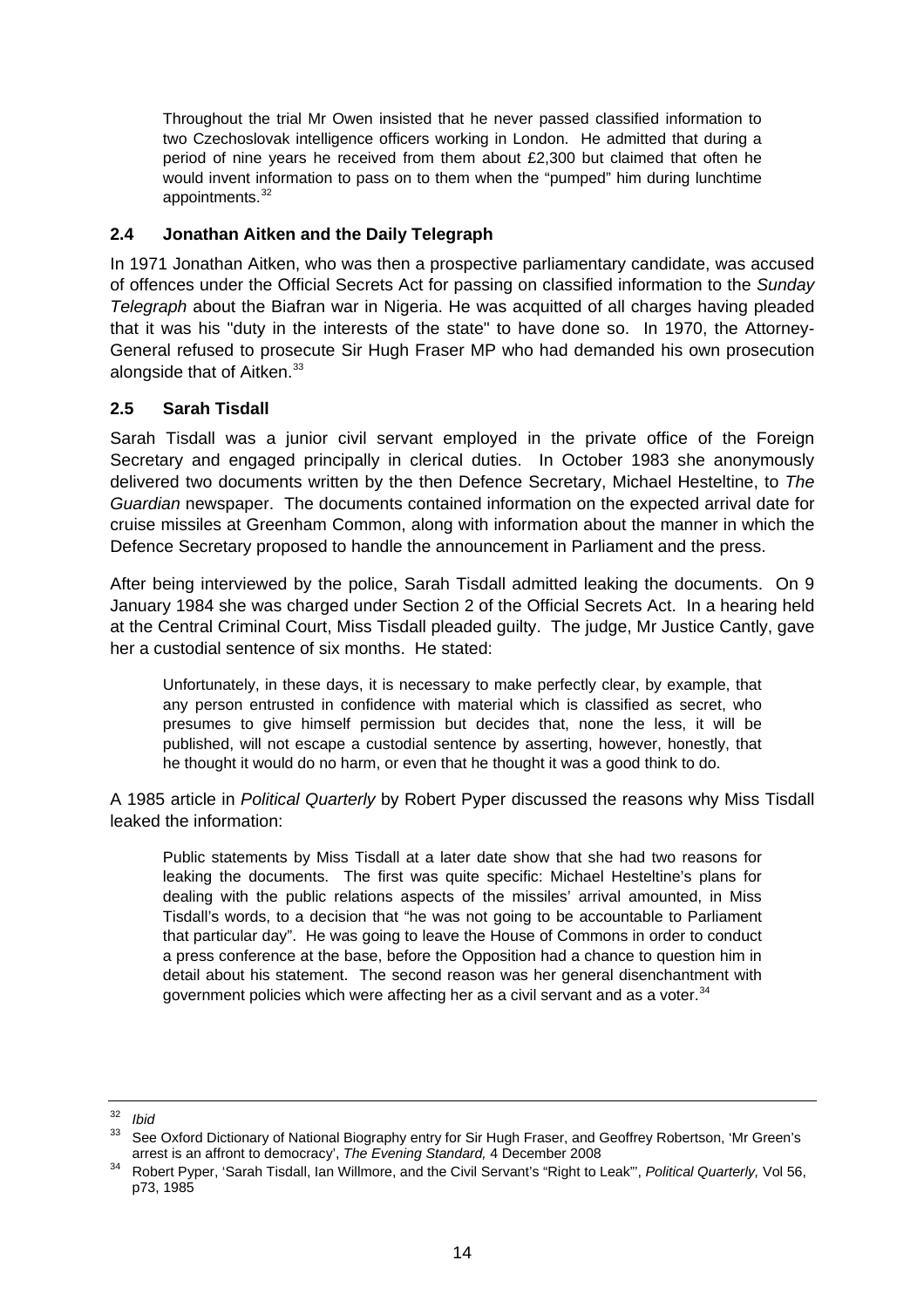#### <span id="page-14-0"></span>**2.6 Ian Willmore**

December 1983 Ian Willmore, an administrative trainee at the department of Employment, leaked a memorandum to *Time Out.* The memorandum included information about advice the Master of the Rolls, Sir John Donaldson, had given advice to Michael Quinlan, the Permanent Secretary in the Department of Employment, on the future of the law relating to industrial relations. Pyper has written that:

Like Sarah Tisdall, Ian Willmore had two sorts of grievance against the Government, and these provided the motivation for him to leak a secret document to the press. He was discontented in a general sense because of what he saw as cynical government interference in the traditional independence of Civil Service departments… Willmore's second, immediate reason for leaking was (although tinged with political considerations) mainly concerned with his deeply felt need to publicise what he viewed as an instance of constitutional subversion.<sup>[35](#page-14-1)</sup>

Willmore had been a member of the Labour Party for almost seven years at the time.

The Attorney-General, Sir Michael Havers QC, decided against prosecuting Willmore, saying that Section 2 should be used sparingly and only when absolutely necessary.

#### **2.7 Clive Ponting**

In 1985 Clive Ponting sent two documents about the sinking of the ship the *General Belgrano*  to Labour MP Tam Dalyell. Ponting admitted sending Mr Dalyell the documents, and was prosecuted under the *Official Secrets Act 1911*. Ponting's defence was that the disclosure had been in the public interest, and that the information was privileged as it was to a Member of Parliament. The trial summing up by the judge contained the following points:

The prosecution have got to prove that Mr Dalyell was not a person to whom it was in the interest of the state in his [Ponting's ] duty to communicate the information. His duty, I direct you, means an official duty, a duty imposed upon him by his office… namely that of Assistant Secretary in the Ministry of Defence.

…What, then of the words, 'the interests of the state'? Members of the jury I direct you that those words mean the policies of the state as they were in July 1984 when Mr Pointing communicated the information to Mr Dalyell, and not the policies of the state as Mr Ponting, Mr Dalyell, you or I might think they ought to have been… I direct you in law that it is no defence that he honestly believed that it was his duty to leak the documents in the interests of the state if, in fact, it was not his duty to do so in the interests of the state.<sup>[36](#page-14-2)</sup>

The jury, nevertheless, found Mr Ponting not guilty.

#### **2.8 David Shayler**

David Shaylor was charged under three counts of passing documents and information to the *Mail on Sunday* in August 1997. The documents and information contained potentially serious allegations against the secret services. After a French court refused to agree to a British extradition request, Mr Shayler eventually returned to Britain to face trial. He was prosecuted under Section 1 of the *Official Secrets Act 1989.* He was supported in his case by Liberty. In November 2002 he was jailed for six months*.* The judge, Mr Justice Moses, told

<span id="page-14-2"></span><span id="page-14-1"></span><sup>&</sup>lt;sup>35</sup> *Ibid,* p74<br><sup>36</sup> Cited in *The right to know: the inside story of the Belgrano affair, Clive Ponting, 1985*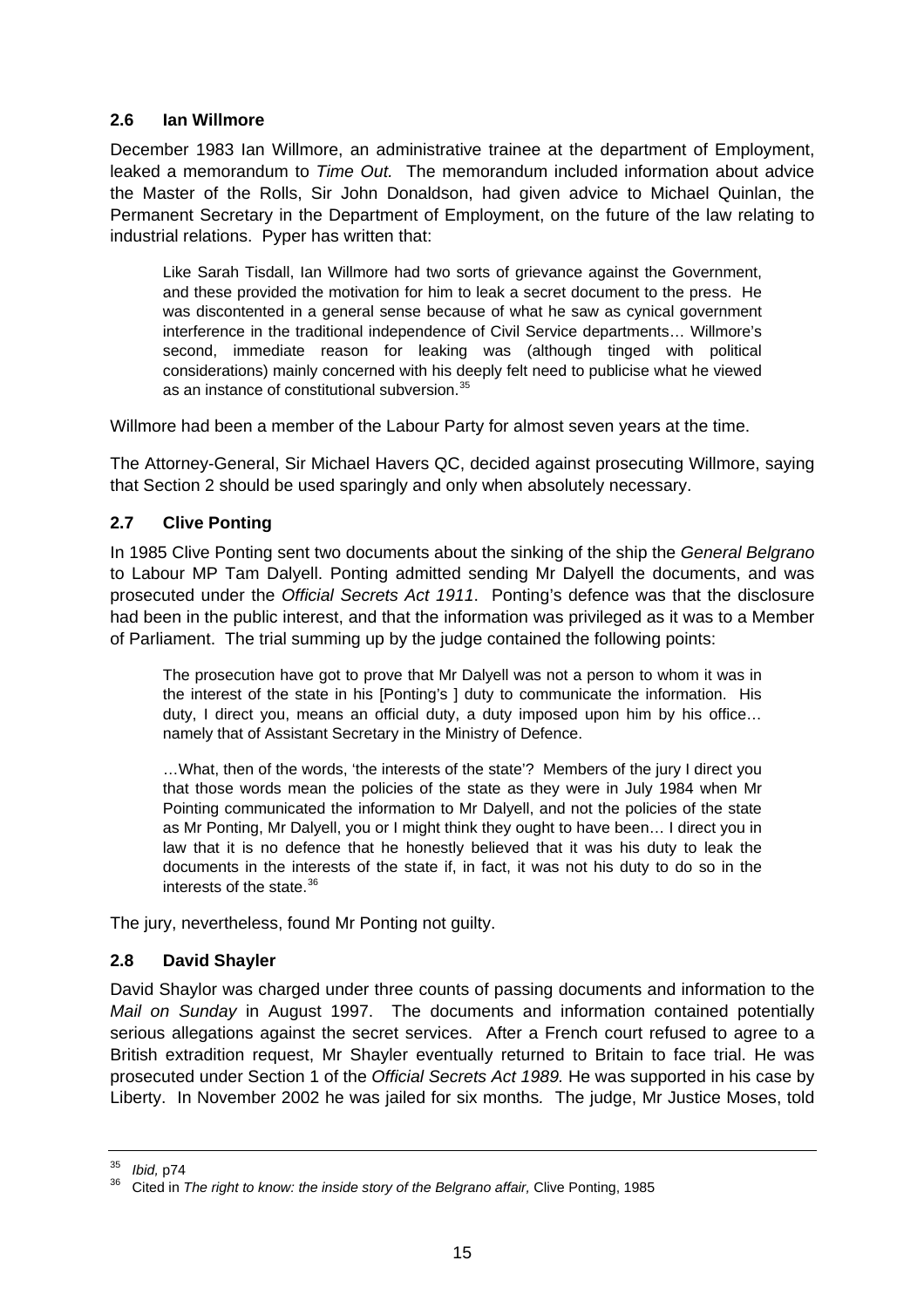<span id="page-15-0"></span>Mr Shayler that he "had taken it upon himself to decide what he thought was in the public interest".

The House of Lords examined the defences available to Shayler and noted that, firstly, the 1989 Act afforded no public interest defence and secondly, that it was compatible with Article 10 of the European Convention on Human Rights (right to free expression), since the ban on disclosure was not absolute, but referred to disclosure without lawful authority.<sup>[37](#page-15-1)</sup> The Court of Appeal had earlier found that the defence of duress or necessity of circumstance was not available to Shayler, but held that this defence was available when a defendant committed an otherwise criminal act to avoid an imminent peril of danger to life or serious injury.<sup>[38](#page-15-2)</sup>

When Mr Shayler was found guilty, the *Guardian* wrote:

Stella Rimington, the former head of MI5, told the *Guardian* last year that the absolute ban imposed by the secrets act was "unrealistic". There is not even a system in place to enable former civil servants - let alone security and intelligence officers - to have their books or memoirs vetted, she said.

We are not saving there should be no criminal charge for revealing genuinely secret information, merely that a person, if prepared to take the risk of disclosure, should be allowed to argue before a jury that he or she acted in the public interest. If necessary the court could go in camera and the jury could even be vetted. Ironically, this could lead to more openness. Shayler's trial was heard in public, which meant that he was not allowed to argue his case fully in front of a jury.

The security and intelligence agencies should be subject to more scrutiny, with a system protecting genuine whistleblowers, because the onus is on these services to show they are not indulging in political activities or abusing civil liberties...

…It [the Government] is trying in particular to stop journalists from writing about allegations that MI6 officers were involved with Islamist extremists plotting to assassinate the Libyan leader, Muammar Gadafy. More than two years ago, dismissing attempts by the government to gag the *Guardian* and *Observer,* the appeal court described the Gadafy allegation as raising "critical public issues". It added: "Inconvenient or embarrassing revelations, whether for the security services or for public authorities, should not be suppressed."

In opposition, Labour frontbenchers, including Tony Blair, argued and voted for a public interest defence as the Official Secrets Act passed through parliament in 1989. Now they are in power, they should introduce it. [39](#page-15-3)

#### **2.9 Katherine Gun**

An employee of GCHQ, Katherine Gun admitted to leaking an email calling for British help in spying on UN diplomats in January 2004.

The Attorney General announced in February 2004 that a prosecution against Katherine Gun, an employee at GCHQ, would not proceed. According to press reports, the legal doctrine of necessity was a main aspect of the defence Katherine Gun's lawyers would have offered, if the Crown Prosecution Service had not withdrawn the case against her.<sup>[40](#page-15-4)</sup>

<span id="page-15-1"></span><sup>37</sup>*R v David Michael Shayler [2002]* HL 11 38 1 WLR 2206 [2001]

<span id="page-15-3"></span><span id="page-15-2"></span><sup>39</sup> Richard Norton-Taylor and John Wadham, 'The public has the right to the truth', *Guardian* 6 November 2002 40 'Risky business of prosecutions under the Official Secrets Act' *Guardian* 26 February 2004

<span id="page-15-4"></span>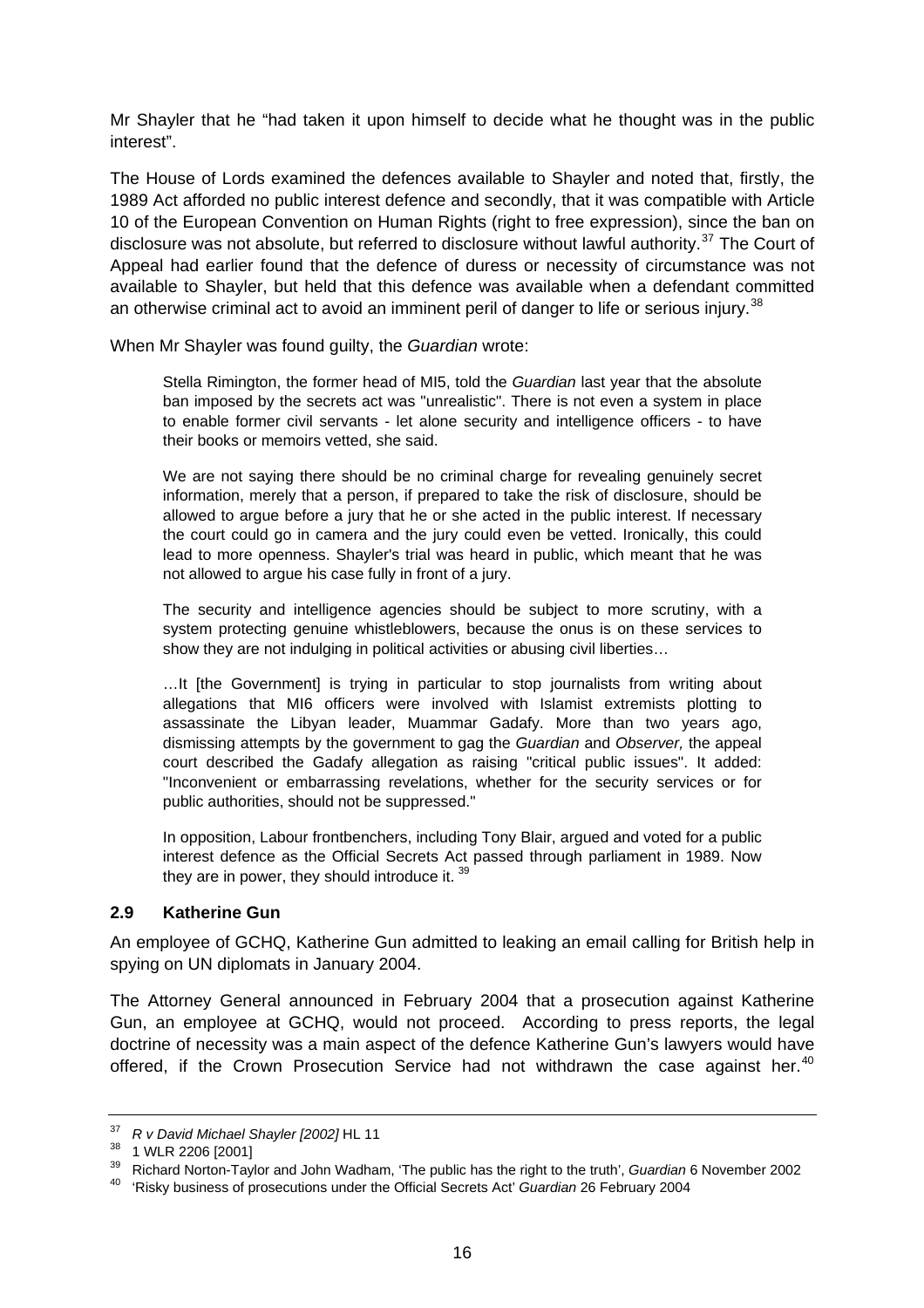Necessity is a common law doctrine, defined as pressure of circumstances compelling one to commit an illegal act.<sup>[41](#page-16-0)</sup>

The Court of Appeal held in the Shayler case that a defence of necessity was available when a defendant committed an otherwise criminal act to avoid an imminent peril of danger to life or serious injury. The act was subject to a test of proportionality, so that the act should be no more than reasonably necessary to avoid the harm feared. There was no reason in principle why the defence should not apply to offences under the 1989 Act.

Ms Gun's lawyers argued for the release of the Attorney General's advice to the Government about the legality of the war in Iraq in order to support her case that she was attempting to prevent unnecessary deaths in the conflict. In his statement on the Gun case, the Attorney General, Lord Goldsmith, said:

Yesterday at the Central Criminal Court, the Crown offered no evidence in the case of Katharine Gun. Ms Gun had been charged under Section 1 of the Official Secrets Act. The effect of offering no evidence was that the case against Ms Gun was discontinued.

I hope that it will help the House if I first explain what the process is in respect of prosecutions under the Official Secrets Act. Prosecutions under it are governed by the normal rules applied by the Crown Prosecution Service when considering any prosecution—the code for Crown prosecutors—and there is the additional requirement of the Attorney-General's consent before a prosecution can go ahead.

I should say at the outset that, when making decisions under the code for Crown prosecutors, the Crown Prosecution Service acts in the public interest and decisions for which it is responsible are taken by it independently. I also remind the House that, when making decisions about whether to consent to a prosecution, the Attorney-General makes his decision in the public interest, and not in the interests of the Government.<sup>[42](#page-16-1)</sup>

The Attorney General continued:

I recognise that many in the House will want to know more about the detailed basis on which counsel concluded that there was no longer a realistic prospect of conviction. However, as the matter concerns issues of intelligence it is not appropriate for me to do so, even to this House. As to the impact of the decision on the conduct of future prosecutions, it is the case that the substantive law is always kept under review and the effect of particular prosecutions on the substantive law considered. $43$ 

The DPP, McDonald, was reported as stating that there was no prospect of conviction since the prosecution could not disprove the defence of necessity.<sup>[44](#page-16-3)</sup>

Subsequently, a Parliamentary question appeared to reveal that the Home Office was undertaking some sort of review of the Official Secrets Act:

**Mr. Shepherd:** To ask the Prime Minister who is to chair the review of the Official Secrets Act 1989; and if he will make a statement. [158687]

<span id="page-16-0"></span><sup>41</sup> *Oxford Dictionary of Law* 1997 42 HL Deb 26 February 2004 c338

<span id="page-16-2"></span><span id="page-16-1"></span><sup>43</sup> HL Deb 26 February 2004 c341

<span id="page-16-3"></span><sup>44 &#</sup>x27;Secrets law to be revealed in wake of Gun case' *Financial Times* 27 February 2004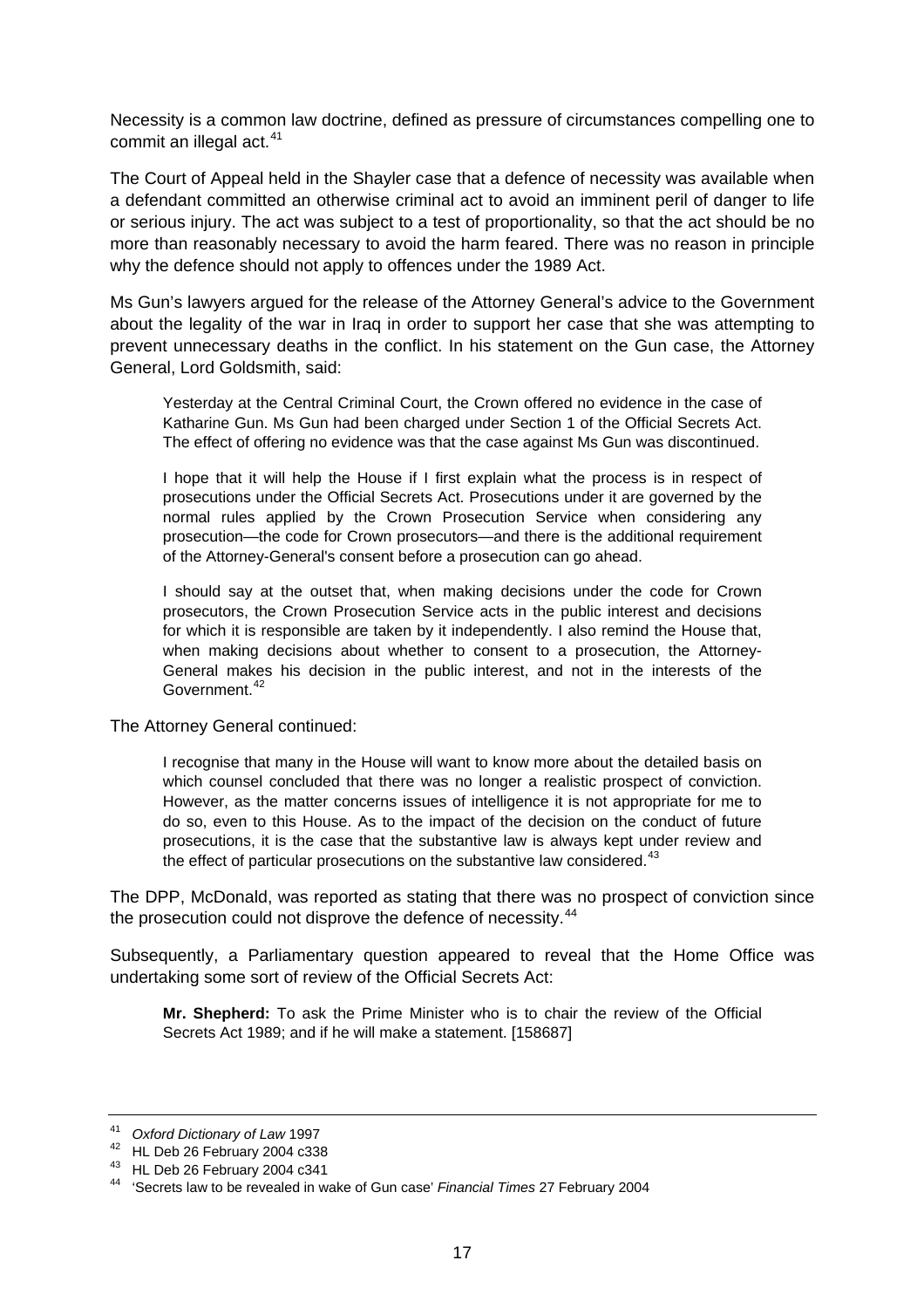<span id="page-17-0"></span>**The Prime Minister:** The Official Secrets Act, as with all areas of the criminal law, is kept under review. The Home Secretary has made it clear that the Home Office is considering the implications of recent events for this legislation.<sup>[45](#page-17-1)</sup>

However, no further information has been forthcoming about any particular review of the Act.

#### **2.10 David Keogh and Leo O'Connor**

In this case, a civil servant, David Keogh, and an MP's researcher, Leo O'Connor who worked for Anthony Clarke MP, were found guilty of breaching the Official Secrets Act after disclosing a classified letter from Tony Blair's private secretary for foreign affairs in April 2004. Mr Clarke immediately sent the letter back to Number 10. He lost his seat in 2005 and was not charged under the Act.

The Government argued that the contents of the document could be heard only by the jury with no press or public present. The judge agreed and also made it clear he regarded the contents of the document as sensitive enough that the pres could not report what Mr Keogh said when he was asked in open court about what preyed on his mind when he first saw the document.

The judge, Mr Justice Aikens, said Keogh's "reckless and irresponsible" actions could have cost British lives:

You decided that you did not like what you saw. Without consulting anyone, you decided on your own that it was in the best interest of the UK that this letter should be disclosed. Your reckless and irresponsible action in disclosing this letter when you had no right to could have cost the lives of British citizens. This disclosure was a gross breach of trust of your position as a crown servant.<sup>[46](#page-17-2)</sup>

#### **2.11 Derek Pasquill**

Derek Pasquill was a Foreign Office official accused of leaking confidential documents to the *New Statesman* and the *Observer* newspaper during 2005 and 2006. The documents concerned the Government's views on secret CIA rendition flights and contacts with Muslim groups. The case was abandoned on 9 January 2008 when prosecutors said that documents to be disclosed as part of legal proceedings would have undermined its case that the leaks were damaging. The *Guardian* reported the *New Statesmen*'s editor as saying:

This was a misguided and malicious prosecution, particularly given that a number of government ministers privately acknowledged from the outset that the information provided to us by Derek Pasquill had been in the public interest and was responsible in large part for changing government policy for the good in terms of extraordinary rendition and policy towards radical Islam.<sup>[47](#page-17-3)</sup>

The Foreign Office was quoted with the following comments:

"It is important that the necessary confidentiality of government information is protected and the leaking of any official documents is therefore absolutely contrary to the good business of government," a Foreign Office spokesman said.

"As Mr Pasquill may be subject to internal disciplinary procedures, any further comment would be inappropriate".

<sup>45</sup> HC Deb 4 March 2004 c1093w

<span id="page-17-2"></span><span id="page-17-1"></span><sup>46</sup> As quoted in 'Gagging order as two are jailed for leaking Blair-Bush memo', *The Guardian,* 11 May 2007 47 '"Victory for press freedom" over leaks', *Guardian,* 9 January 2008

<span id="page-17-3"></span>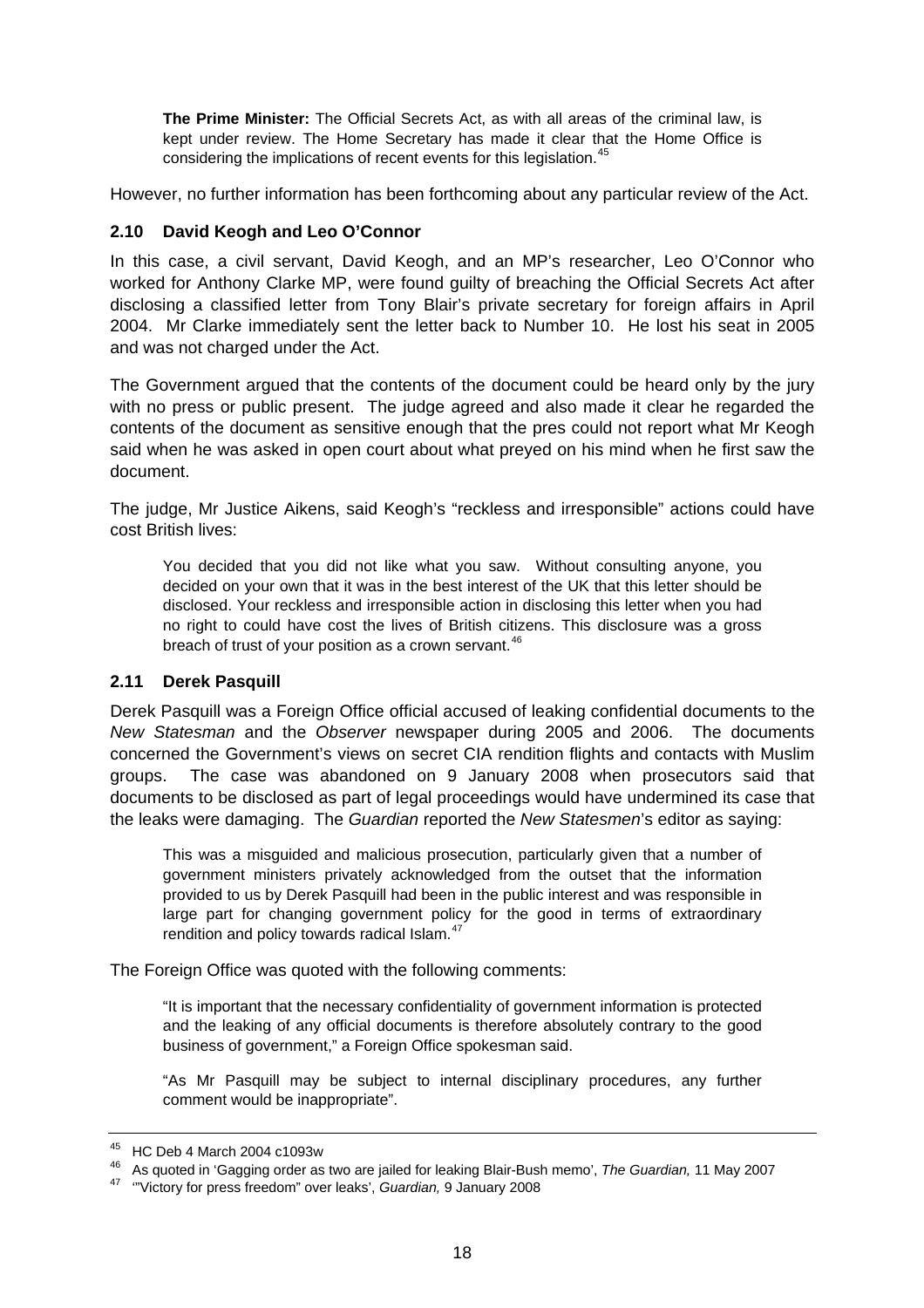<span id="page-18-0"></span>David Howarth tabled an Early Day Motion on the Pasquill affair:

That this House notes the collapse of the case against Derek Pasquill; believes that the law about official secrets should be based on preventing damage to the public interest rather than preventing embarrassment for the leading party; and calls for an enquiry into the case of Derek Pasquill and for a review of the Official Secrets Act 1989<sup>[48](#page-18-1)</sup>

The Motion received 51 signatures.

#### **2.12 Thomas Lund-Lack**

In July 2007 a senior civilian worker at Scotland Yard was jailed for eight months for leaking information about a planned al-Qaeda attack on the West. Thomas Lund-Lack, a retired detective inspector with the Metropolitan Police, admitted willful misconduct in public office by disclosing a Joint Terrorism Analysis Centre report to a *Sunday Times* journalist. A second charge of breaching the *Official Secrets Act 1989* was, it was reported, expected to "lie on file".<sup>[49](#page-18-2)</sup> The judge who sentenced him, Mr Justice Gross, said, "Disclosure of this nature should and ought to attract immediate custody. I shall impose such a sentence in this case with no little sadness but equally no hesitation".<sup>[50](#page-18-3)</sup>

#### **2.13 The loss of Government papers**

During 2007 and 2008 a number of cases have come to light where civil servants have mislaid sensitive information. At lease one civil servant has faced prosecution under the Official Secrets Acts. In a case reported by *The Daily Telegraph* Richard Jackson, a Cabinet Office official, was fined £2,500 under the Official Secrets Act after he left classified papers relating to al-Qaeda and Iraq on a train.[51](#page-18-4) According to *The Independent* the paperwork was found by a member of the public and handed over to the BBC. It was subsequently produced on the evening news by the security correspondent, Frank Gardner.<sup>[52](#page-18-5)</sup>

In October 2008 the Cabinet Minister James Purnell left confidential papers on a train which related to the case of a constituent. Jonathan Baume, the head of the FDA, said that Mr Purnell should suffer the same consequences as civil servants in such cases.

# **3 Information on prosecutions under official secrecy legislation**

Prosecutions under the OSA are only undertaken with the permission of the Attorney General, and they are rare. The following PQ from 2004 gives some information about those arrested and convicted under the Act:

Mr. Nigel Jones: To ask the Secretary of State for the Home Department how many people were (a) arrested, (b) charged and (c) convicted under the Official Secrets Act in each year since 1997. [152322]

Mr. Blunkett: Arrest data is not collected centrally at the level of detail requested.

The available information, relating to persons proceeded against at the magistrates' courts and found guilty at all courts under the Official Secrets Act 1911 and 1989 is

<span id="page-18-1"></span> $^{48}$  EDM No. 690 2007-08<br> $^{49}$  'Met employee jailed for Sunday Times leak', PA Business, 27 July 2007

<span id="page-18-5"></span>

<span id="page-18-4"></span><span id="page-18-3"></span><span id="page-18-2"></span><sup>&</sup>lt;sup>50</sup> 'Former police officer jailed for secrets leak', *PA Business*, 27 July 2007<br><sup>51</sup> 'Purnell's papers: union wants action', *The Daily Telegraph*, 3 November 2008<br><sup>52</sup> 'Officer faces charge over secret files left on tr